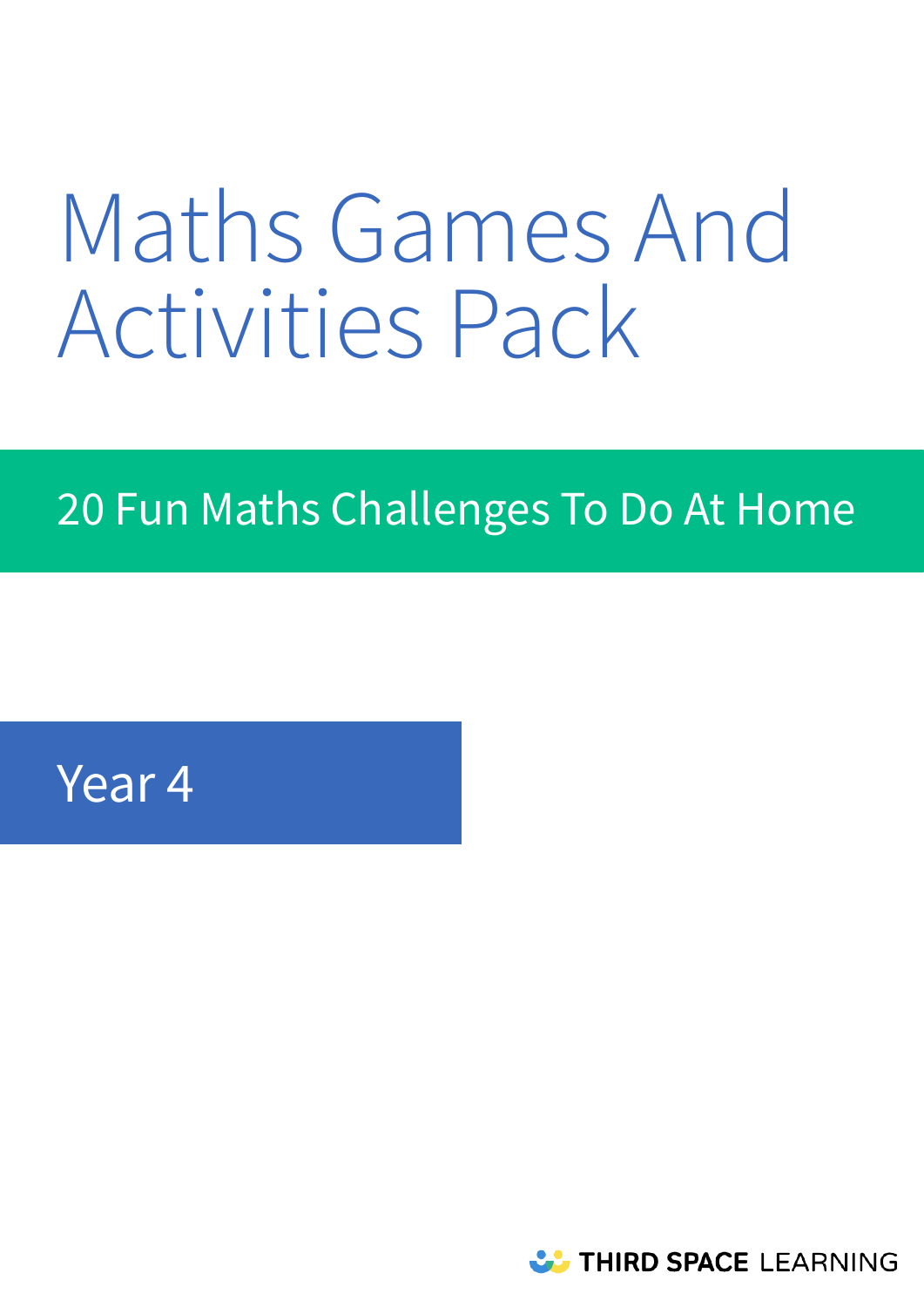### Note to Parents and Carers

Your child works hard during school and we know they deserve some rest and relaxation when they're at home. BUT… this pack is here to help you with some ideas of how to bring maths into your home in a fun way. The challenges are not intended to be too much like 'work'. They should provide just a bit of a mathematical focus every now and then.

The activities are separated into individual activities and partner activities. We understand that pupils are not always able to complete activities with others and as such hope this will help you and your child select appropriate activities to complete.

#### Individual activities

### **1 Multiplication Mosaic**

#### **Your challenge**:

• Can you use your multiplication skills to reveal the picture hidden in the grid?

#### **How to play**:

- 1. Work out the answer to the calculation in each square using your knowledge of the 1-12 times tables.
- 2. Colour in each square based on the key at the top of the sheet.

What picture will you reveal?

#### **You will need**:

- Challenge 1 Sheet
- Colouring pencils or felt tips

#### **You will need**:

- Challenge 2 Sheet
- Colouring pencils or felt tips

### **2 Division Mosaic**

#### **Your challenge**:

• Can you use your division skills to reveal the picture hidden in the grid?

#### **How to play**:

- 1. Work out the answer to the calculation in each square using your knowledge of the 1-12 times tables and the related division facts.
- 2. Colour in each square based on the key at the top of the sheet.

What picture will you reveal?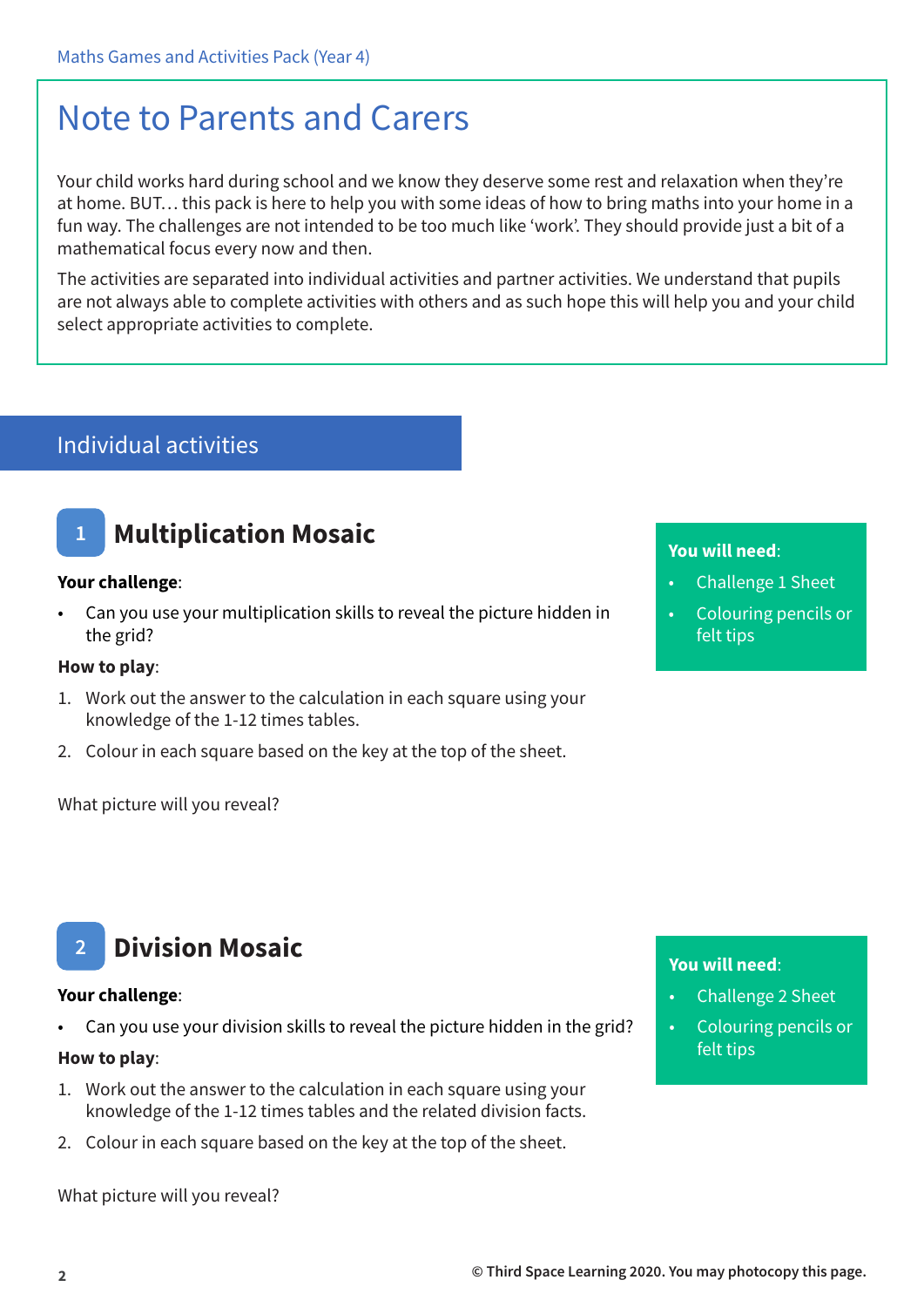### **Challenge 1 Sheet** Multiplication Mosaic

Solve the questions in the squares below. Colour in the squares with the colours based on your answer. What picture will you make?

**Pink:** 21, 35, 45, 81

**Yellow:** 0, 30, 60, 70, 90

**Brown:** 6, 7, 9, 12, 27, 36, 56, 66, 72, 77, 99

**Black:** 14, 24, 42, 49, 54

**Orange:** 8, 10, 18, 20, 28, 48, 84, 100, 108

| $1 \times 7 =$  | $7 \times 4 =$  | $4 \times 2 =$  | $5x4=$           | $1 \times 10 =$ | $7 \times 12 =$ | $6 \times 6 =$  | $2 \times 10 =$  |
|-----------------|-----------------|-----------------|------------------|-----------------|-----------------|-----------------|------------------|
| $7 \times 3 =$  | $7 \times 8 =$  | $2 \times 9 =$  | $10 \times 10 =$ | $12 \times 4 =$ | $1 \times 12 =$ | $9x9=$          | $3 \times 6 =$   |
| $11 \times 6 =$ | $3x3=$          | $3x4=$          | $9 \times 0 =$   | $9 \times 8 =$  | $10 \times 9 =$ | $12 \times 3 =$ | $9 \times 12 =$  |
| $10 \times 3 =$ | $9x3=$          | $7 \times 2 =$  | $8 \times 7 =$   | $2 \times 12 =$ | $11 \times 7 =$ | $10 \times 6 =$ | $1 \times 8 =$   |
| $7 \times 11 =$ | $6 \times 12 =$ | $7 \times 1 =$  | $9 \times 11 =$  | $12 \times 1 =$ | $11 \times 6 =$ | $3 \times 3 =$  | $4 \times 5 =$   |
| $3x9=$          | $10 \times 7 =$ | $12 \times 3 =$ | $5 \times 7 =$   | $1 \times 7 =$  | $5 \times 6 =$  | $2 \times 6 =$  | $4 \times 7 =$   |
| $6 \times 8 =$  | $6x2=$          | $12 \times 6 =$ | $9 \times 1 =$   | $3x2=$          | $11 \times 9 =$ | $10 \times 2 =$ | $5 \times 2 =$   |
| $2 \times 5 =$  | $9x2=$          | $1 \times 6 =$  | $9x5=$           | $4 \times 9 =$  | $12 \times 9 =$ | $8 \times 1 =$  | $8 \times 6 =$   |
| $12 \times 7 =$ | $2 \times 4 =$  | $7 \times 6 =$  | $9 \times 6 =$   | $7 \times 7 =$  | $4 \times 12 =$ | $10 \times 1 =$ | $6x3=$           |
| $6 \times 5 =$  | $6 \times 6 =$  | $2 \times 3 =$  | $7 \times 10 =$  | $3 \times 10 =$ | $4 \times 0 =$  | $6 \times 12 =$ | $10 \times 10 =$ |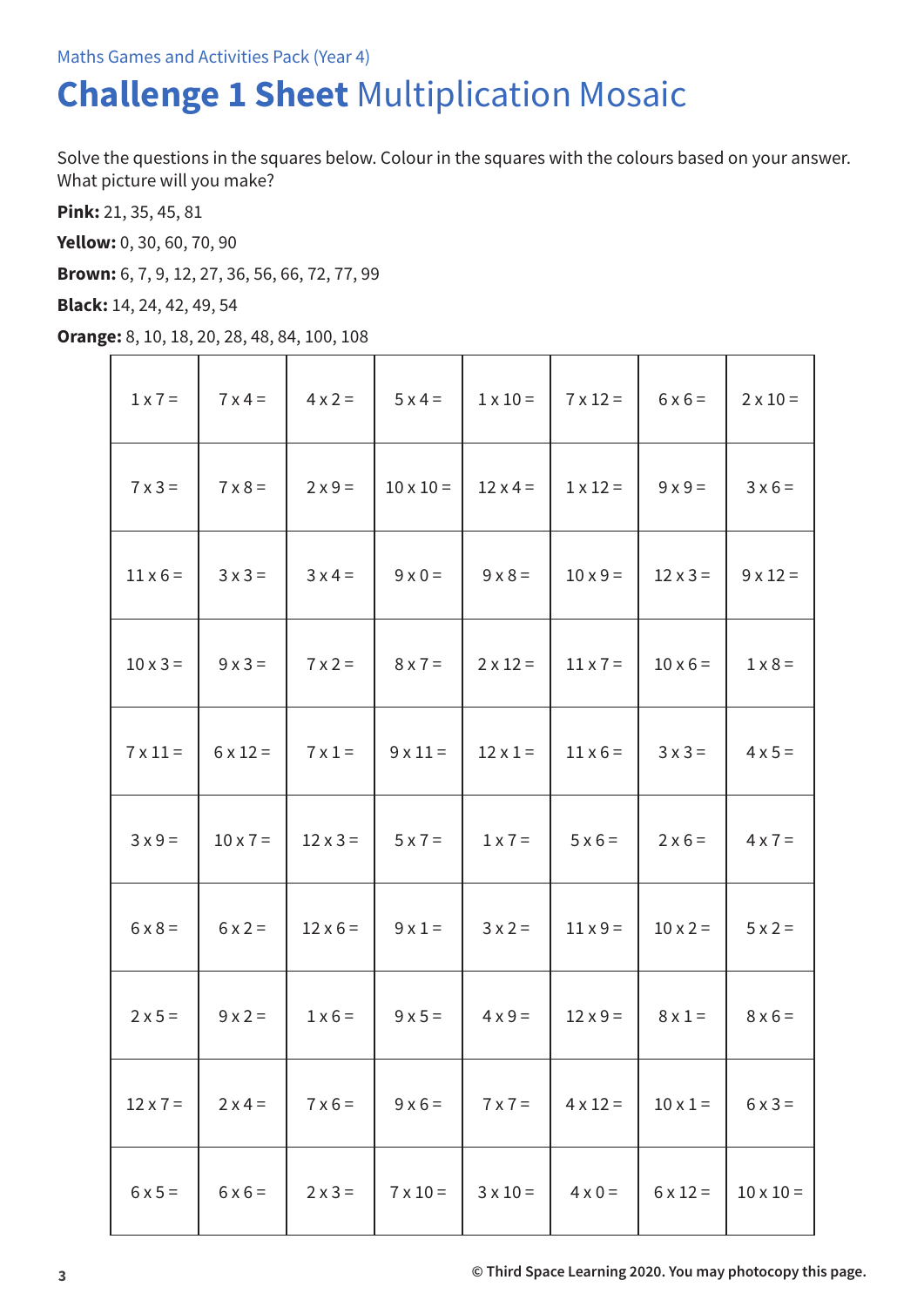### **Challenge 2 Sheet** Division Mosaic

Solve the questions in the squares below. Colour in the squares with the colours based on your answer. What picture will you make?

**Orange:** 1, 3

**Purple:** 4, 7

**Blue:** 8, 10, 11, 12

**Green:** 5, 6, 9

**Yellow:** 2

| $100 \div 10$<br>$\equiv$ | $22 \div 2 =$ | $12 \div 1 =$  | $48 \div 6 =$  | $60 \div 5 =$        | $110 \div 10$<br>$\equiv$ | $32 \div 4 =$        | $80 \div 8 =$  |
|---------------------------|---------------|----------------|----------------|----------------------|---------------------------|----------------------|----------------|
| $84 \div 7 =$             | $8 \div 2 =$  | $24 \div 3 =$  | $44 \div 11 =$ | $70 \div 7 =$        | $48 \div 12 =$            | $120 \div 10$<br>$=$ | $16 \div 2 =$  |
| $10 \div 1 =$             | $21 \div 3 =$ | $12 \div 3 =$  | $70 \div 10 =$ | $35 \div 5 =$        | $40 \div 10 =$            | $20 \div 2 =$        | $77 \div 7 =$  |
| $96 \div 12 =$            | $56 \div 8 =$ | $28 \div 7 =$  | $44 \div 11 =$ | $42 \div 6 =$        | $16 \div 4 =$             | $55 \div 5 =$        | $80 \div 10 =$ |
| $88 \div 8 =$             | $48 \div 4 =$ | $84 \div 12 =$ | $4 \div 1 =$   | $28 \div 4 =$        | $90 \div 9 =$             | $10 \div 10 =$       | $6 \div 2 =$   |
| $50 \div 5 =$             | $40 \div 5 =$ | $30 \div 3 =$  | $5 \div 1 =$   | $132 \div 12$<br>$=$ | $36 \div 12 =$            | $4 \div 2 =$         | $24 \div 12 =$ |
| $108 \div 9 =$            | $44 \div 4 =$ | $48 \div 6 =$  | $63 \div 7 =$  | $36 \div 6 =$        | $27 \div 9 =$             | $7 ÷ 7 =$            | $21 \div 7 =$  |
| $25 \div 5 =$             | $36 \div 3 =$ | $55 \div 11 =$ | $72 \div 12 =$ | $108 \div 12$<br>$=$ | $88 \div 11 =$            | $12 \div 12 =$       | $9 \div 3 =$   |
| $6 \div 1 =$              | $8 \div 1 =$  | $40 \div 4 =$  | $27 \div 3 =$  | $120 \div 12$<br>Ξ   | $66 \div 6 =$             | $24 \div 2 =$        | $54 \div 6 =$  |
| $18 \div 2 =$             | $54 \div 9 =$ | $35 \div 7 =$  | $45 \div 9 =$  | $42 \div 7 =$        | $81 \div 9 =$             | $12 \div 2 =$        | $15 \div 3 =$  |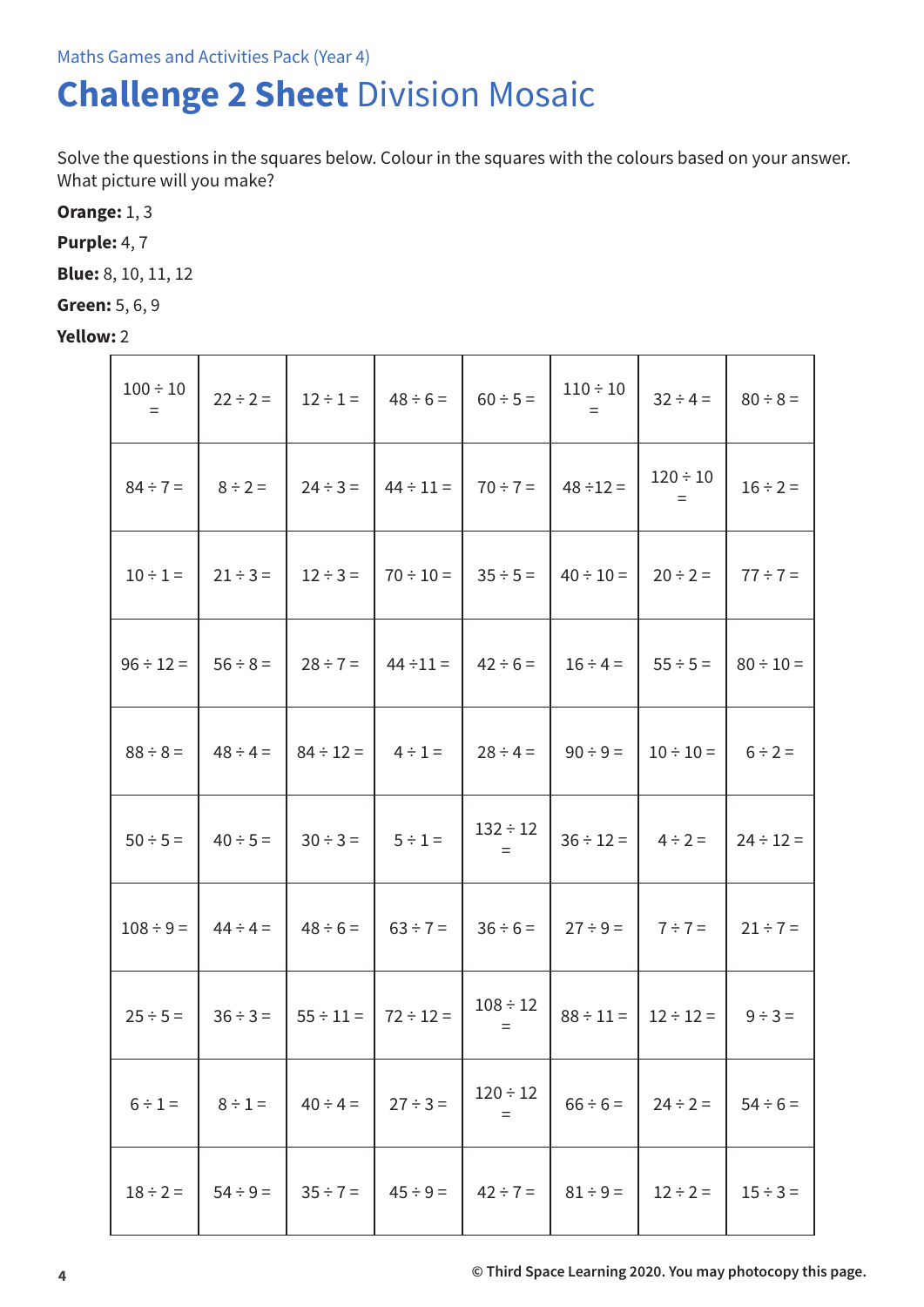

#### **Your challenge**:

• How many calculations can you make out of 6 digits?

#### **How to play**:

- 1. You have the digits 5, 6, 7, 8, 2, 3. You need to arrange them into either an addition or a subtraction question. For example, you could make 823 - 567 or 823 + 765. In each question, you can only use each digit once.
- 2. Work out the answer to your calculation, using any method you like (don't use a calculator).
- 3. Make a list of the different answers that you have made on Challenge 3 Sheet. How can you make sure you have found all of the possible (positive number) answers?

I know I have found all of the possible answers because:

#### **You will need**:

• Challenge 3 Sheet

#### **4 My Favourite Number**

#### **Your challenge**:

How much do you know about your favourite number?

#### **What to do**:

- 1. What's your favourite number? Write it down in the centre of a piece of plain paper (if you don't have a favourite number, pick a number at random).
- 2. Note down at least 20 facts around your number, creating a poster. Examples you could choose include even/odd, sides on a shape etc.
- 3. For example, if your favourite number was 20 you could write down facts like:
	- It's in the 2, 5, 1 and 10 times table
	- It's an even number
	- 20  $x = 2 = 40$
	- $\cdot$  1 + 19 = 20 and so on.
- 4. Try to make sure you have a good range of different types of facts. Be as creative as you can with how you present your work.

- A piece of plain paper
- Colouring pencils or crayons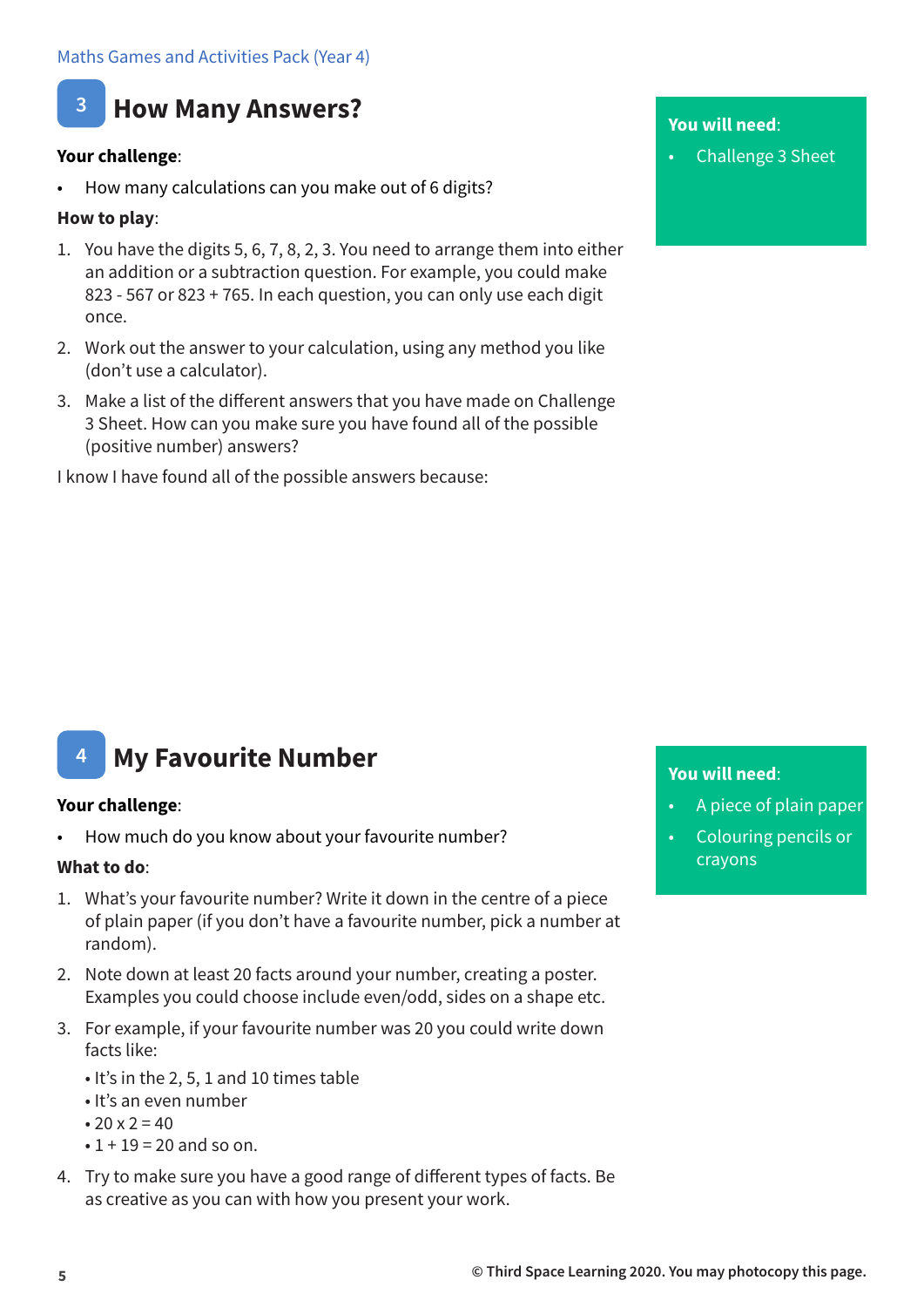### **Challenge 3 Sheet** How Many Answers?

You have the digits 5, 6, 7, 8, 2, 3

You need to arrange them into either an addition or subtraction question.

For example, you could make 823 - 567 or 823 + 765. In each question, you can only use each digit once.

Work out the answer to your calculation, using any method you like (don't use a calculator). Make a list of the different answers that you have found. How can you make sure you have found all possible answers?

Use this space below to help you.

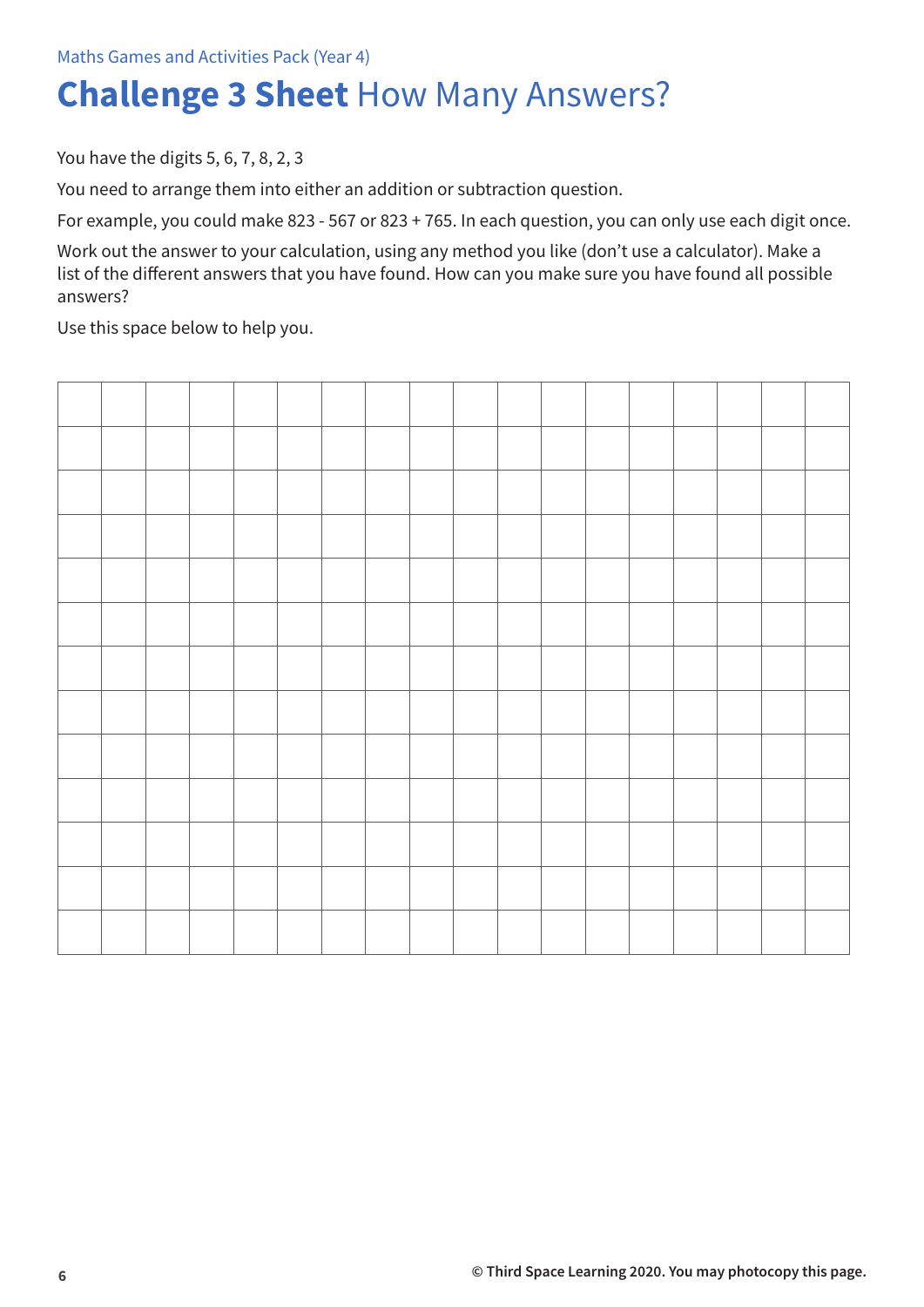#### Maths Games and Activities Pack (Year 4)



#### **Your challenge**:

• Find as many different ways as you can to show fractions.

#### **How to play**:

1. Pick one of the fractions from the list below, and put it in the centre of your paper.



- 2. Then, draw, write or create as many different ways of representing that number that you can.
- 3. So, for example, all of the ways below show 1  $\tau$





Can you create at least 10 ways to show the fraction that you have chosen?

### **6 Money Problems**

#### **Your challenge**:

• Which combination of coins and notes can you use to make a total?

#### **What to do**:

- 1. Find an old receipt for some shopping (you may need to ask an adult for this).
- 2. Imagine you are paying for the total on your receipt with notes and coins. How many different combinations of notes and coins could you use to pay the total exactly (not over or under).
- 3. On a piece of paper, stick the receipt in the middle. Around the receipt write the different combinations you could use.
- 4. Be creative could you draw the coins and notes to make sure they make the correct total?

#### **You will need**:

- A plain piece of paper
- Some pencils and pens

- A receipt
- A piece of plain paper
- Colouring pencils or crayons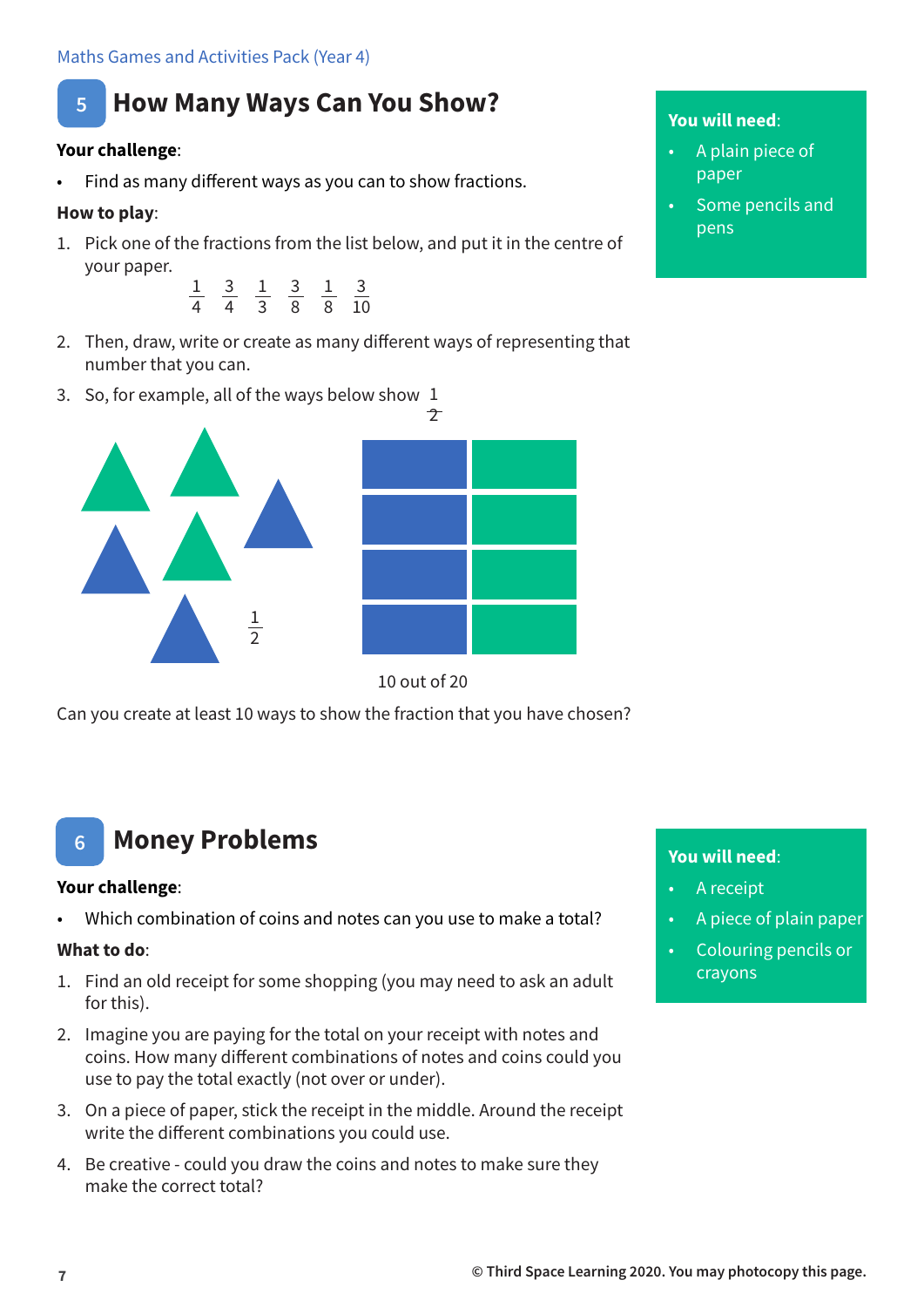

#### **Your challenge**:

Get ready to create a piece of art that is symmetrical.

#### **Things to remember**:

- 1. Your piece of art needs to have at least one line of reflective symmetry. Remember, this means that one (or more) parts of the image would be identical after a flip (or reflection in a mirror).
- 2. You can create your artwork using any type of materials you like you could create a collage, paint, colour or do anything else – it's up to you.

#### Have fun being arty!

#### **8 How Long Did It Take?**

#### **Your challenge**:

Can you become quicker over time?

#### **Things to remember**:

- 1. On Challenge 8 Sheet you will find some fun challenges to take part in. Have a go at each one, and time yourself, recording the time.
- 2. Repeat these challenges over 5 days and compare if you have become quicker.

Have fun at these speedy challenges!

#### **You will need**:

- Plain paper
- Art materials

#### **You will need**:

- Challenge 8 Sheet
- A pencil or pen
- A ball
- A stopwatch (on an adult's phone or tablet is fine)

### **9 Fraction and Decimal Hunt**

#### **Your challenge**:

• How many fractions and decimals can you find in the house?

#### **What to do**:

- 1. Go round your house and list the items you find showing fractions or decimals. Are there more fractions or decimals?
- 2. If you get stuck, look on food labels.

#### **You will need**:

• Plain paper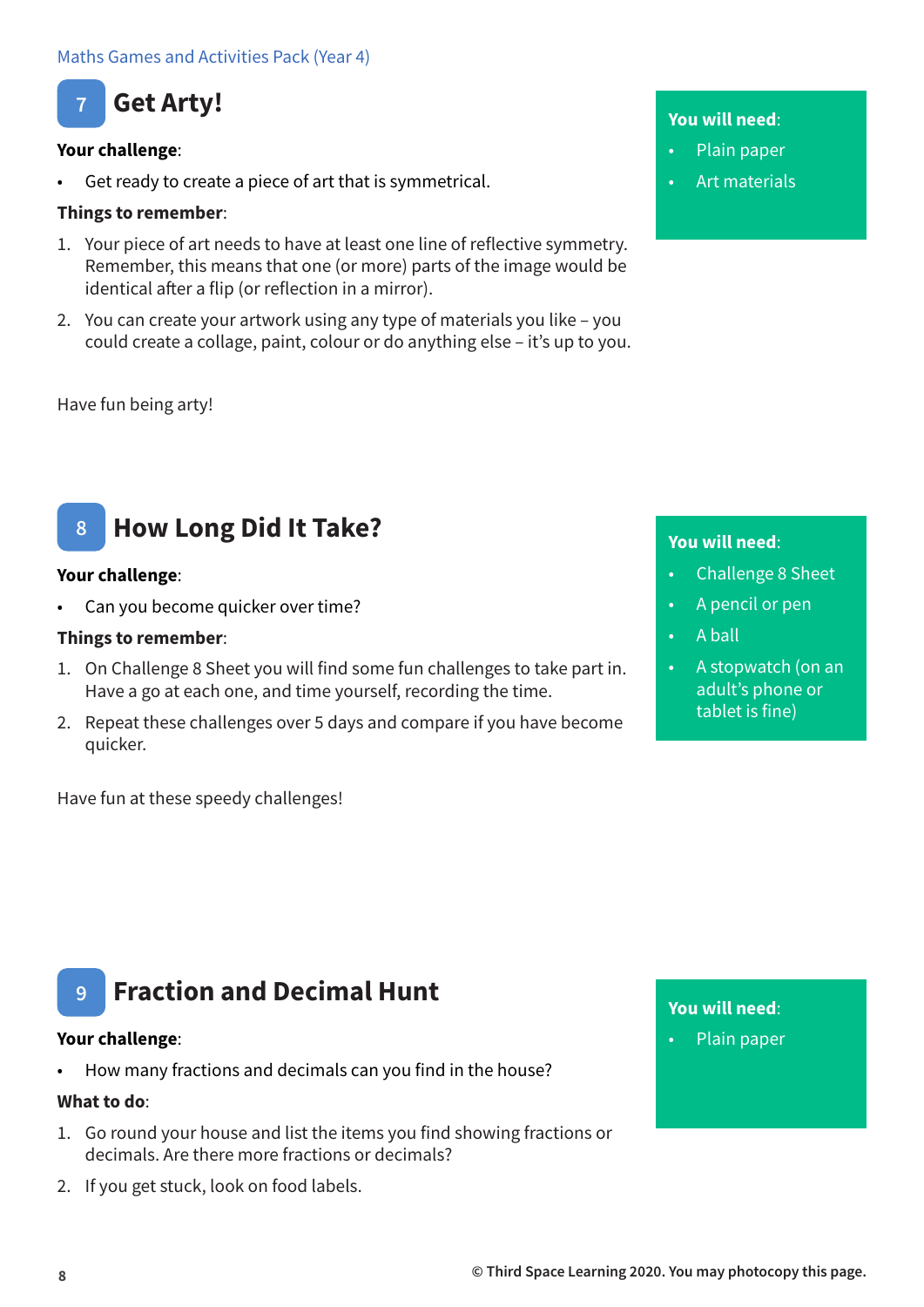#### Maths Games and Activities Pack (Year 4)

### **Challenge 8 Sheet** How Long Did It Take?

Can you improve your time over 5 days?

Challenge A: Jump 20 times.

Challenge B: Hop 25 times without falling over.

Challenge C: Throw a ball up in the air and catch it 10 times in a row.

Challenge D: Do 5 kick-ups without the ball hitting the ground.

Challenge E: Say your alphabet backwards as fast as you can.

Challenge F: Do 50 star jumps.

Challenge G: Spin around 5 times and then jump to the other side of your outside area.

|              |       | Time taken (minutes) |       |       |       |  |  |  |  |  |  |  |  |  |
|--------------|-------|----------------------|-------|-------|-------|--|--|--|--|--|--|--|--|--|
| Challenge    | Day 1 | Day 2                | Day 3 | Day 4 | Day 5 |  |  |  |  |  |  |  |  |  |
| A            |       |                      |       |       |       |  |  |  |  |  |  |  |  |  |
| $\sf B$      |       |                      |       |       |       |  |  |  |  |  |  |  |  |  |
| $\mathsf{C}$ |       |                      |       |       |       |  |  |  |  |  |  |  |  |  |
| D            |       |                      |       |       |       |  |  |  |  |  |  |  |  |  |
| E            |       |                      |       |       |       |  |  |  |  |  |  |  |  |  |
| F            |       |                      |       |       |       |  |  |  |  |  |  |  |  |  |
| G            |       |                      |       |       |       |  |  |  |  |  |  |  |  |  |

Compare the time it took at the start and end of the 5 days. Did you get quicker in any activity?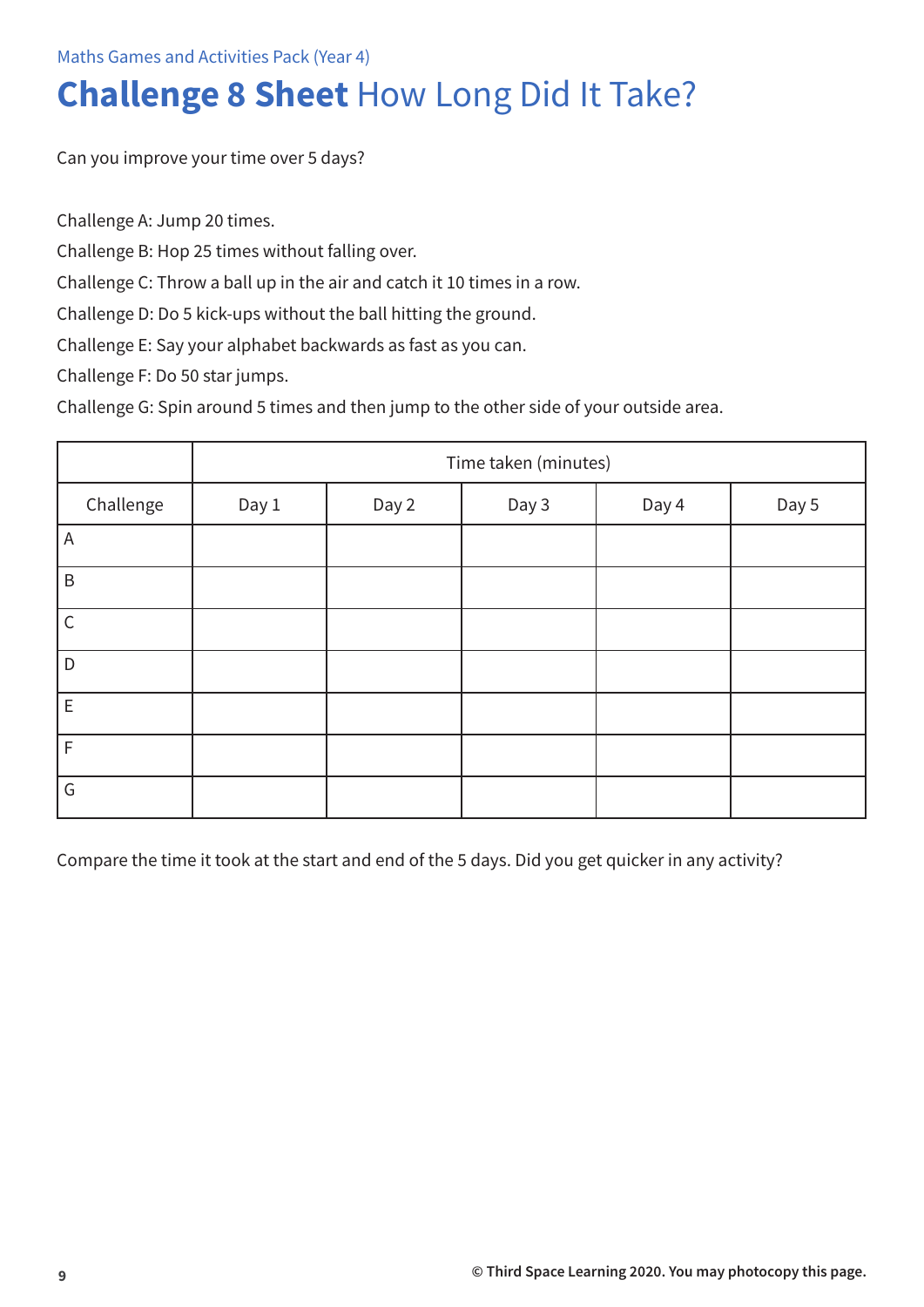### **10 Areas**

#### **Your challenge**:

Can you estimate and measure areas accurately?

#### **What to do**:

- 1. Create a list of items you are going to find the areas of (at least 15). These could be large or small areas.
- 2. Next to each item, write an estimate of the area.
- 3. Measure items and calculate the areas.
- 4. Compare your estimates to the real area. How accurate were you?

#### **You will need**:

- A tape measure or ruler
- A piece of plain paper

### Pair activities

### **11 Place Value Duel**

#### **Your challenge**:

• Can you make a larger five-digit number than your partner?

#### **How to play:**

- 1. Get your digit cards ready. Cut them out from the Digit Cards Resource Sheet.
- 2. Shuffle all three sets of the digit cards. You and your partner must each draw five big lines on your sheet of paper like this:

#### \_\_\_\_ \_\_\_\_ \_\_\_\_ \_\_\_\_ \_\_\_\_

- 3. Take it in turns to turn over a digit card and decide where in your number you are going to place the digit.
- 4. Put the digit in that position and tell your partner what value that digit has. For example, if you put a 4 in the tens column, you would say 'this 4 is worth 4 tens or forty'.
- 5. Once you have placed a digit in your number, you can't move it! Therefore, it's important to think about the strategy you are using. Play at least six rounds.

#### **Who will be the champion?**

I played with

The person who won was

- Digit Cards Resource Sheet
- Two sheets of plain paper
- A partner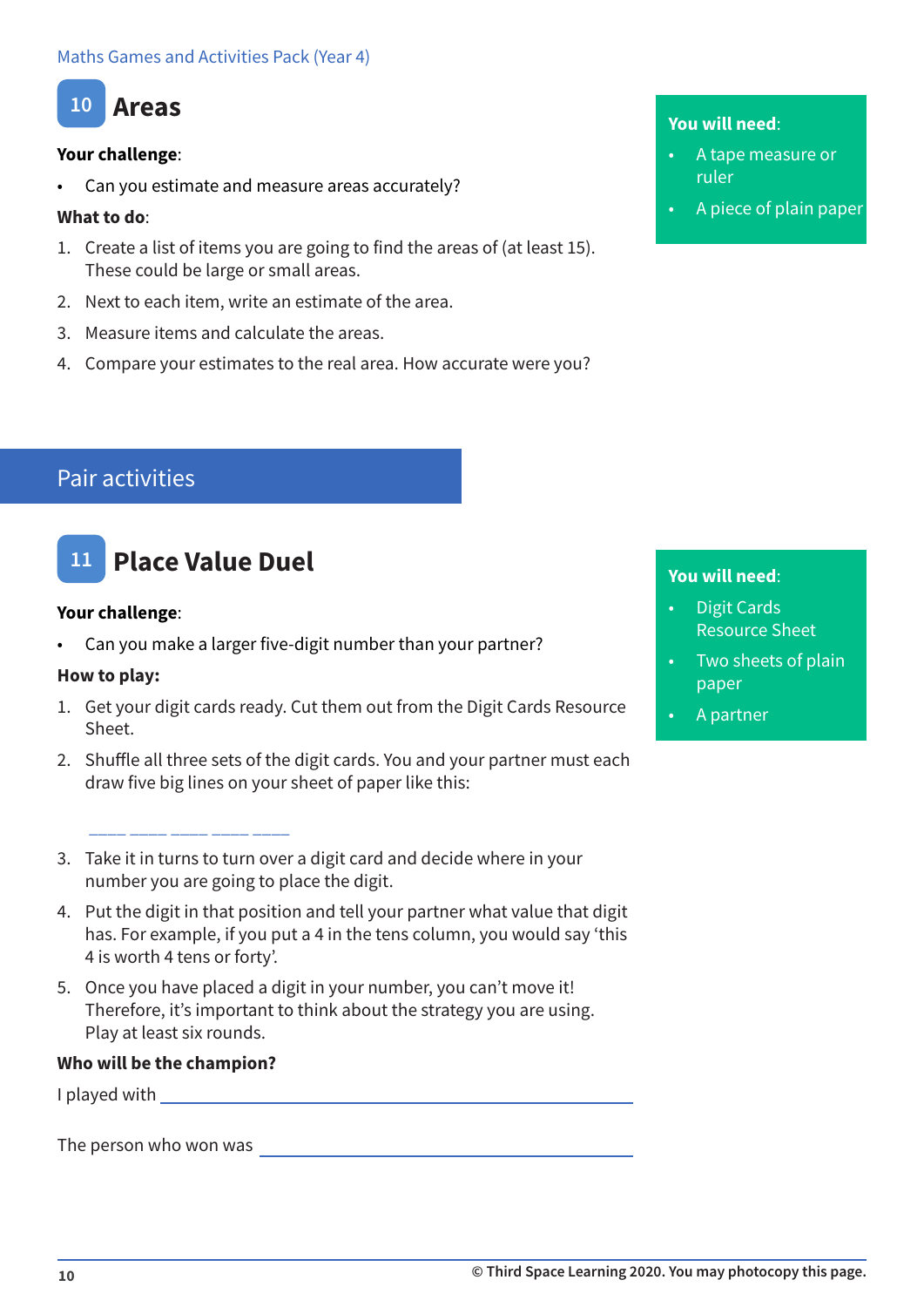### **12 Sevens Tennis**

#### **Your challenge**:

Who can win a match of sevens tennis?

#### **How to play**:

- 1. Stand opposite your partner. The first player picks a two-digit number to start with and says that out loud. The other player must add 7 to the number. This becomes your running total.
- 2. Now it's back to the first player who adds 7 to the running total, and so on.

You win when:

- You are the first player to say a number over 210
- Your partner makes a mistake
- Your partner says 'umm'
- Your partner takes more than 3 seconds to answer.

Play at least 8 matches with your partner. Who will win the most games?

I played with

The person who won was



#### **Your challenge**:

Let's play a classic game of 'four in a row' but with a maths twist!

#### **How to play**:

- 1. Start by sitting next to your partner and putting one of the grids from Challenge 13 Sheet in between you. Then, put one set of the digit cards spread out on the table face down.
- 2. Take it in turns to turn over a digit card, and multiply the answer by 4. If your partner agrees that you got the answer correct, you get to colour in one of the squares that contains that number on the grid. Turn the digit card back over.
- 3. Then, your partner has their go.
- 4. The person to win is the first person to colour in four squares in a row (in any direction - diagonals count!) in their colour. You may want to start to think about what number you need to find to colour in a certain square and then to remember which card has that number on!
- 5. Play the game three times. Who's going to win? What's your strategy?

I played with

The person who won was

**You will need**:

• A partner

- A partner
- A copy of Challenge 13 Sheet
- A coloured pencil each
- Digit Cards Resource **Sheet**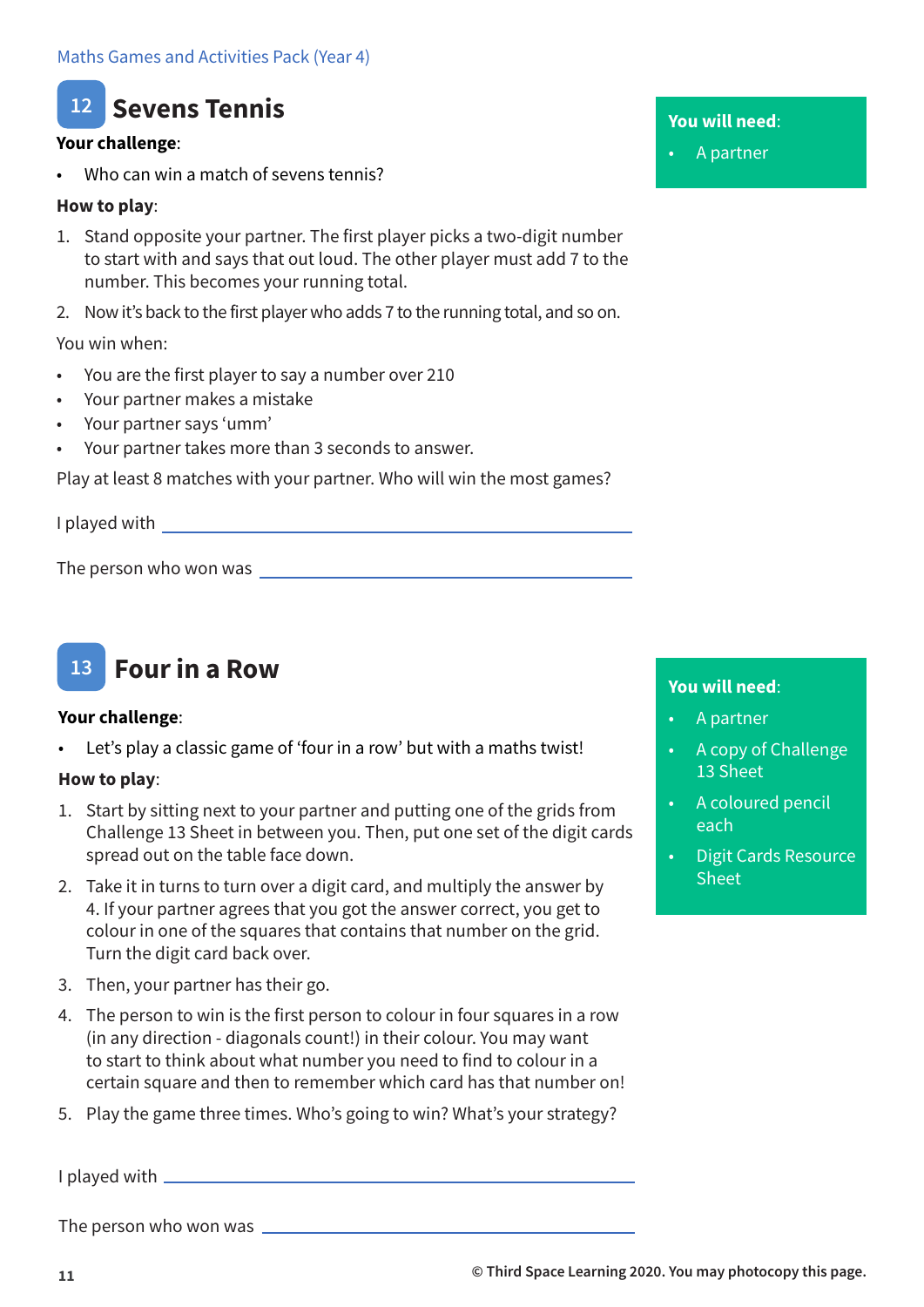### **Challenge 13 Sheet** Four in a Row

**Game 1**  $\overline{36}$  $\overline{4}$  $\overline{4}$  $\overline{24}$  $\overline{32}$  $\overline{\mathbf{0}}$ 28  $\overline{36}$ 28  $16$  $\overline{28}$  $\overline{36}$  $\overline{16}$  $\overline{20}$  $\overline{32}$  $\overline{0}$  $\overline{16}$  $\overline{4}$  $\overline{32}$  $\overline{24}$  $\overline{36}$  $\overline{20}$  $\overline{28}$  $\overline{36}$  $\overline{4}$  $\overline{\mathbf{0}}$  $\overline{20}$  $\overline{28}$  $\overline{16}$  $\overline{24}$  $36$ 28  $\overline{32}$ 28  $\overline{32}$  $\overline{4}$  $\overline{20}$  $\overline{20}$  $\overline{24}$  $16$  $\overline{4}$  $\overline{24}$ 



| 36 | 4  | 4  | 24 | 32              | 0  |
|----|----|----|----|-----------------|----|
| 28 | 36 | 28 | 16 | 28              | 36 |
| 16 | 20 | 16 | 32 | 0               | 4  |
| 32 | 24 | 36 | 20 | 28              | 36 |
| 4  | 0  | 20 | 28 | 16              | 24 |
| 36 | 28 | 32 | 28 | 32              | 4  |
| 24 | 16 | 4  | 20 | $\overline{20}$ | 24 |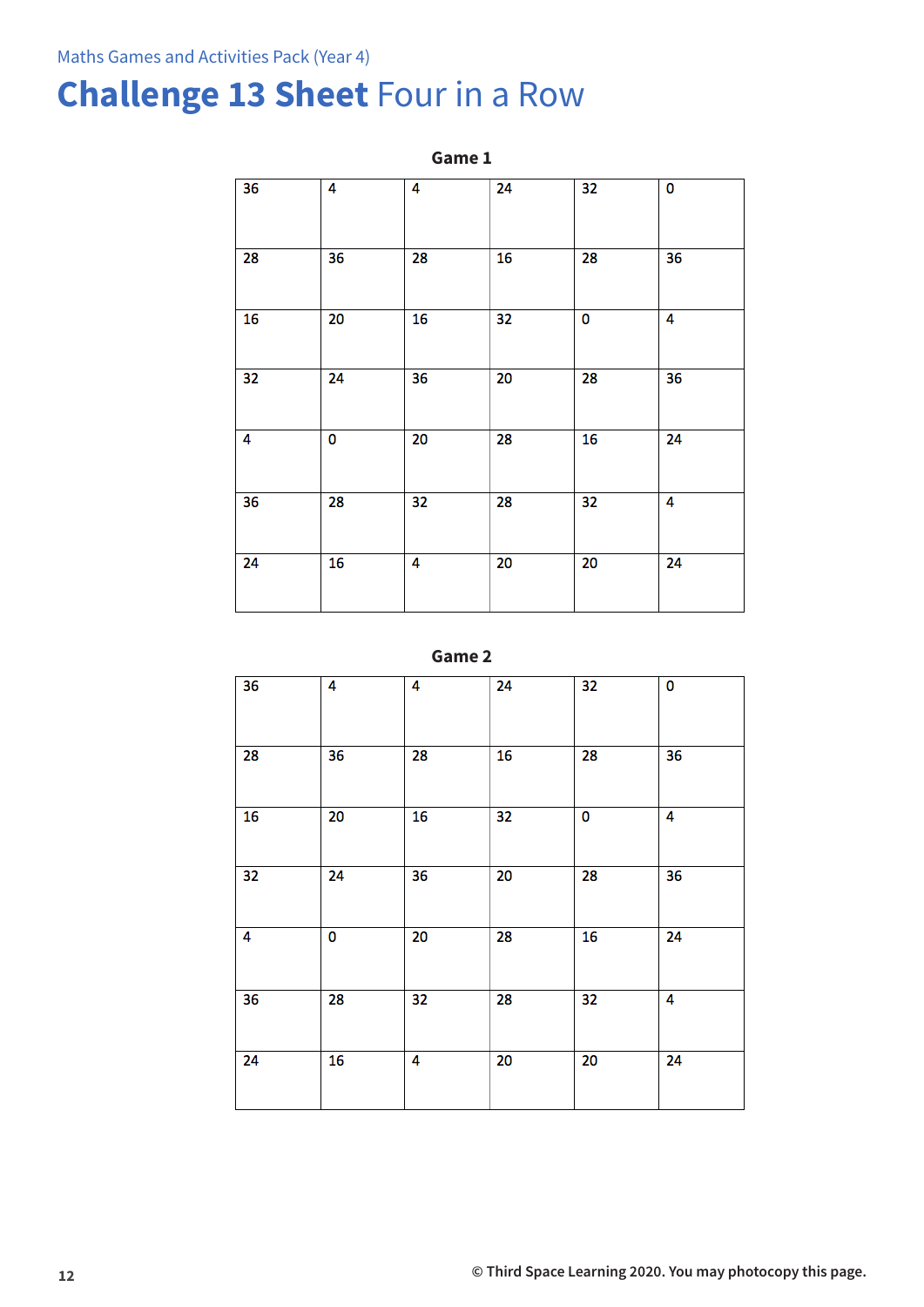| 36 | 4  | 4  | $\overline{24}$ | 32              | 0               |
|----|----|----|-----------------|-----------------|-----------------|
| 28 | 36 | 28 | 16              | 28              | 36              |
| 16 | 20 | 16 | 32              | 0               | 4               |
| 32 | 24 | 36 | 20              | 28              | 36              |
| 4  | 0  | 20 | 28              | 16              | 24              |
| 36 | 28 | 32 | 28              | 32              | 4               |
| 24 | 16 | 4  | $\overline{20}$ | $\overline{20}$ | $\overline{24}$ |

**Game 3**

**Game 4**

| $\overline{36}$ | 4  | 4  | 24 | 32              | 0  |
|-----------------|----|----|----|-----------------|----|
| 28              | 36 | 28 | 16 | 28              | 36 |
| 16              | 20 | 16 | 32 | 0               | 4  |
| $\overline{32}$ | 24 | 36 | 20 | 28              | 36 |
| 4               | 0  | 20 | 28 | $\overline{16}$ | 24 |
| 36              | 28 | 32 | 28 | 32              | 4  |
| 24              | 16 | 4  | 20 | 20              | 24 |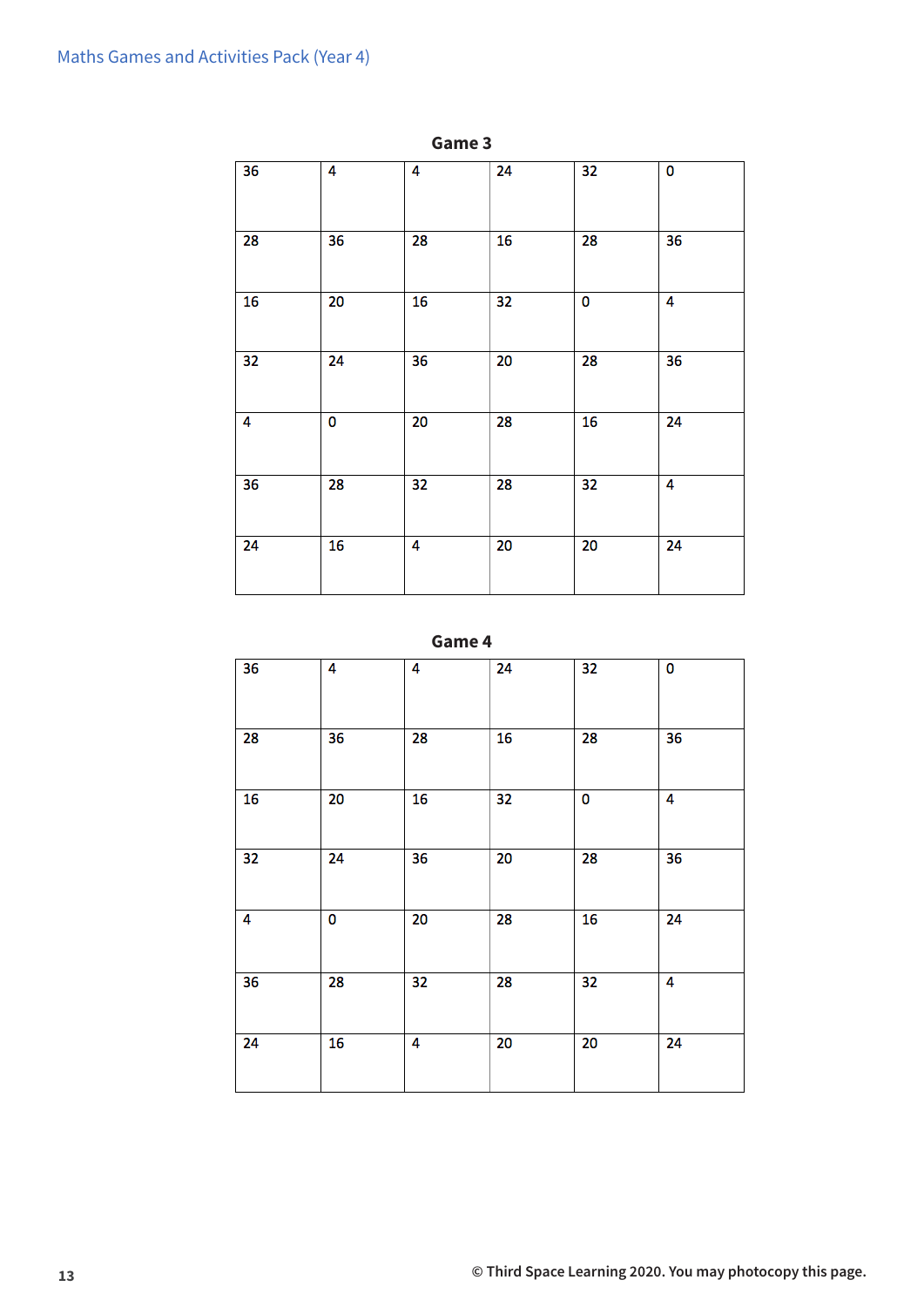### **14 Tug of War**

#### **Your challenge**:

• Why not play a maths version of Tug of War?

#### **How to play**:

- 1. First, decide which player is going to 'add' and which player is going to 'subtract', then shuffle the digit cards into one pile. Write down the number 500 at the top of your piece of paper.
- 2. The player who is adding starts first. They turn over two cards and make them into a two-digit number (for example, 73). The player who is adding adds these to 500 (e.g.  $500 + 73 = 573$ ). The rest of this calculation is your new running total.
- 3. The player who is subtracting goes next. They turn over two digits, make it into a two-digit number and subtract it from the running total.
- 4. Keep playing in the same way, taking it in turns to make a number and add or subtract it. If the player who is adding gets above 1,000 they win, and if the player who is subtracting gets below 5 they win!

Who will win the tug of war?

I played with

The person who won was

#### **At The Double! 15**

#### **Your challenge**:

• How quickly can you double numbers? Play this addictive game to find out.

#### **What to do:**

- 1. Cut out the cards from Challenge 15 Sheet. Shuffle them and put them in-between you and your partner.
- 2. Turn over one of the cards. Your challenge is to be the first player to call out double the number. The first player to do this wins the card.

Once all the cards have been used, the winner is the person with the most cards.

Play the game twice. Did you get a different winner each time?

The first time I played the game \_\_\_\_\_\_\_\_\_\_\_\_\_\_\_\_\_\_\_\_\_\_\_\_\_\_\_\_\_\_ won.

The second time I played the game \_\_\_\_\_\_\_\_\_\_\_\_\_\_\_\_\_\_\_\_\_\_\_\_\_\_\_\_ won.

#### **You will need**:

- Digit Cards Resource Sheet
- A partner
- Paper to keep a track of your score

- The cards from Challenge 15 Sheet
- A partner to play with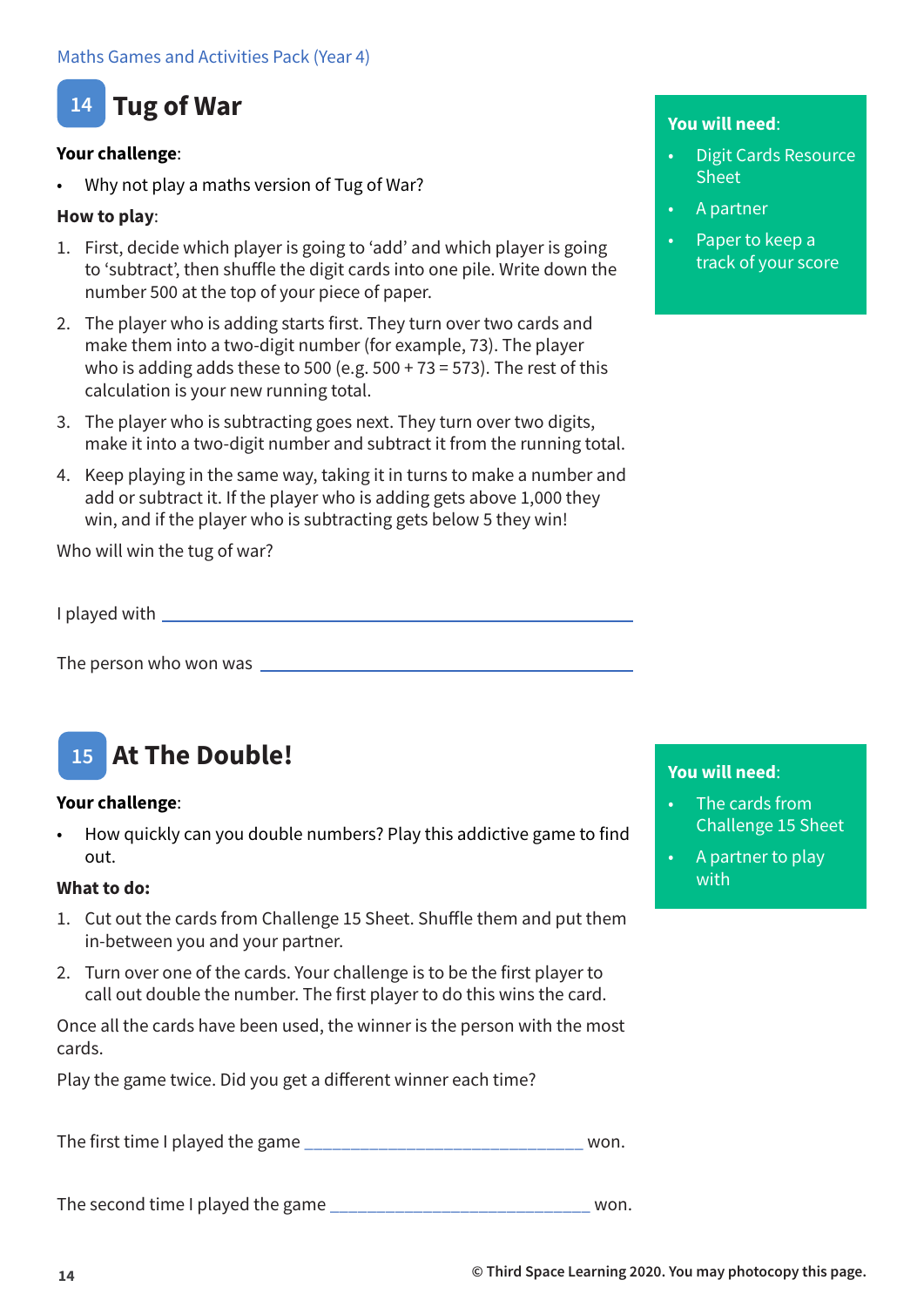### **Challenge 15 Sheet** At the Double!

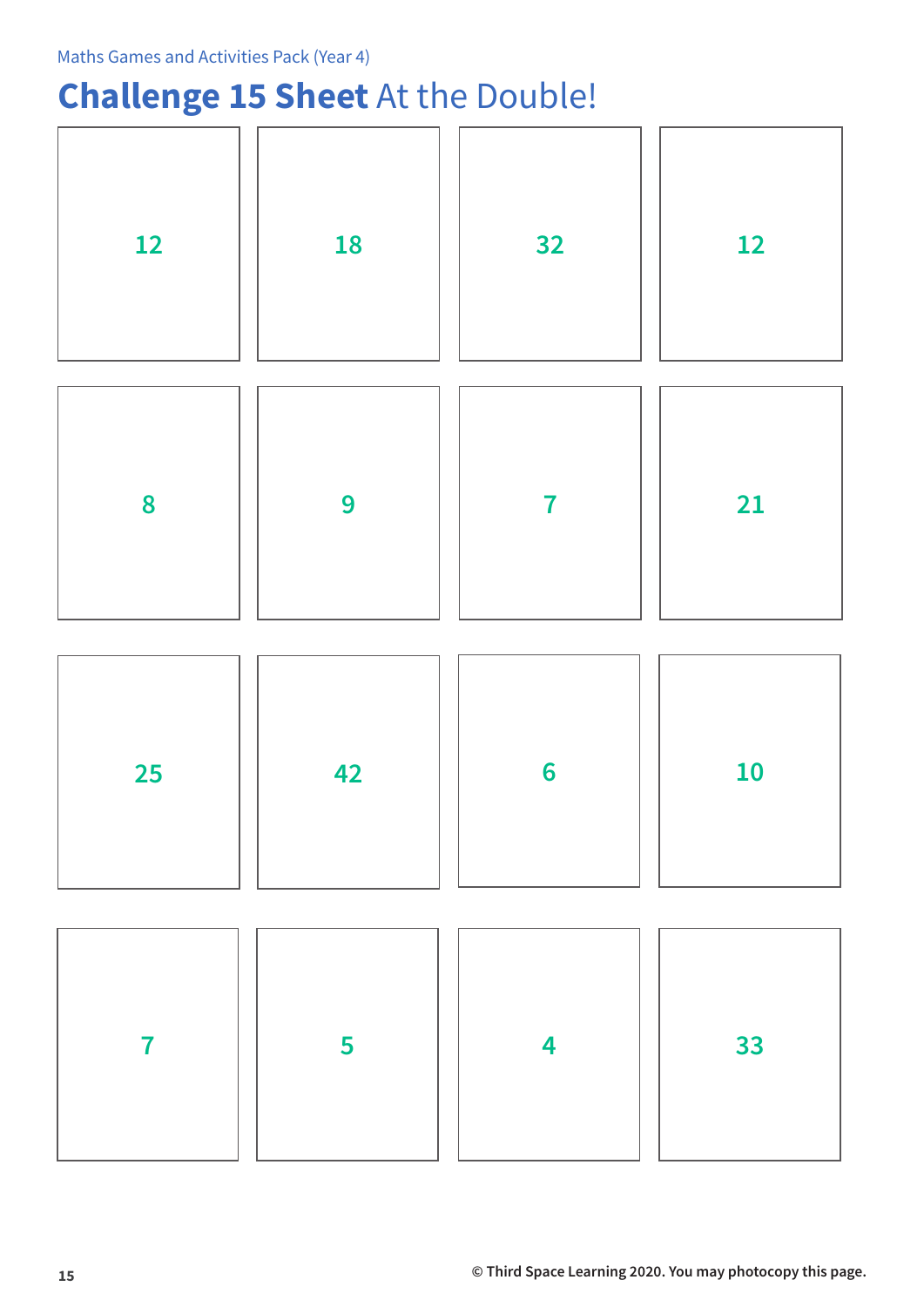| 35                      | 44              | 42 | 11 |
|-------------------------|-----------------|----|----|
| $\overline{\mathbf{4}}$ | $6\phantom{1}6$ | 18 | 21 |
| 24                      | <b>26</b>       | 35 | 50 |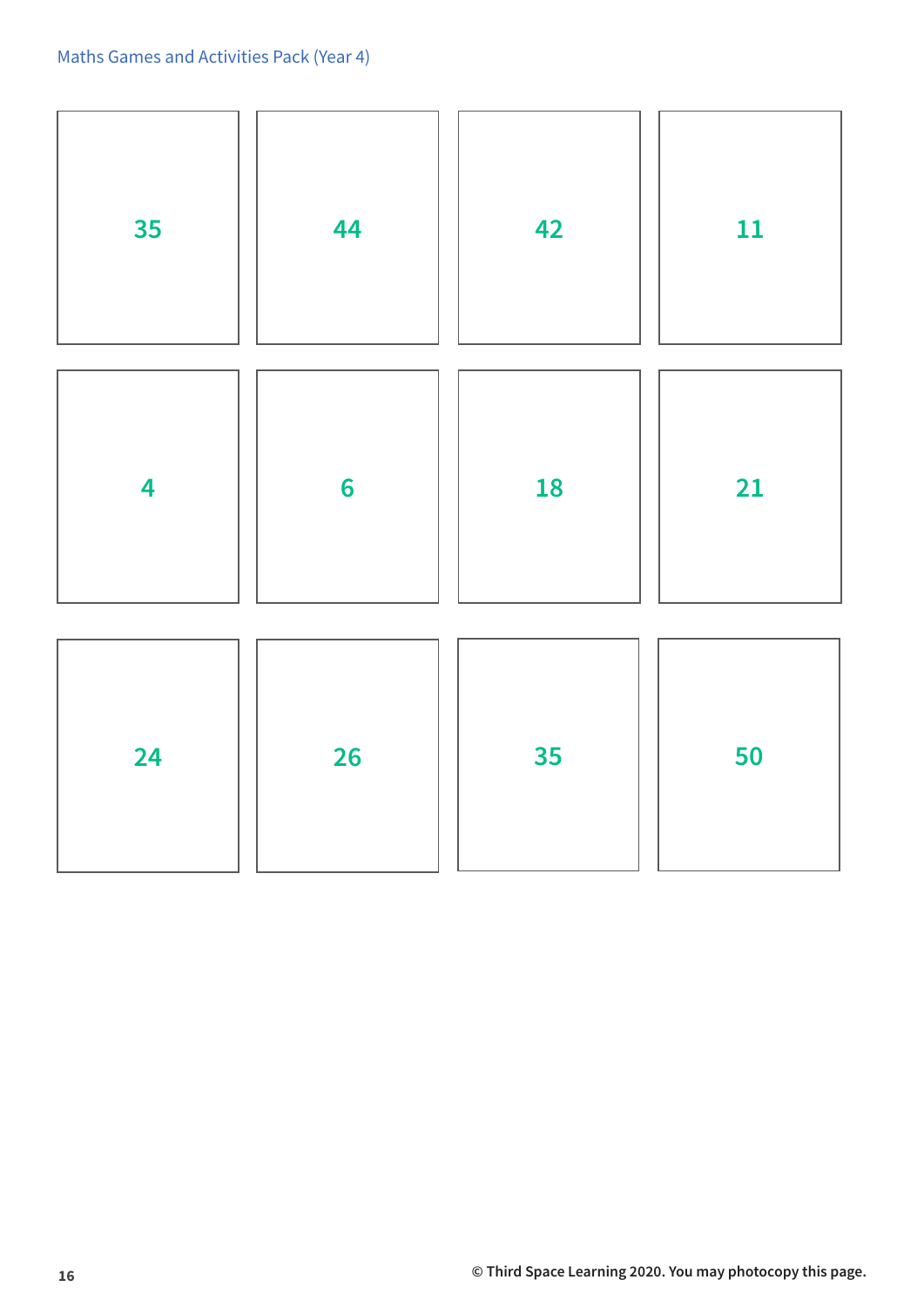### **16 One-handed Maths, Paper, Scissors!**

#### **Your challenge**:

• Have you ever played 'Rock, Paper, Scissors'? Well this is a maths version of the same game!

#### **How to play**:

- 1. Stand and face your partner. Make one fist and say together with your partner 'maths, paper, scissors' whilst moving your fists up and down (in a similar way to when playing rock, paper, scissors).
- 2. On scissors, each of you puts out between 1 and 5 fingers.
- 3. You then need to race to multiply the number of fingers you have put out by the number of fingers your partner put out (e.g. 3 x 1) and call out the answer.
- 4. The player to call the correct answer first, wins a point.
- 5. Record who wins each 'battle' in a simple table; the first player to 20 points wins!

I played with \_\_\_\_\_\_

The person who won was

#### **You will need**:

• A partner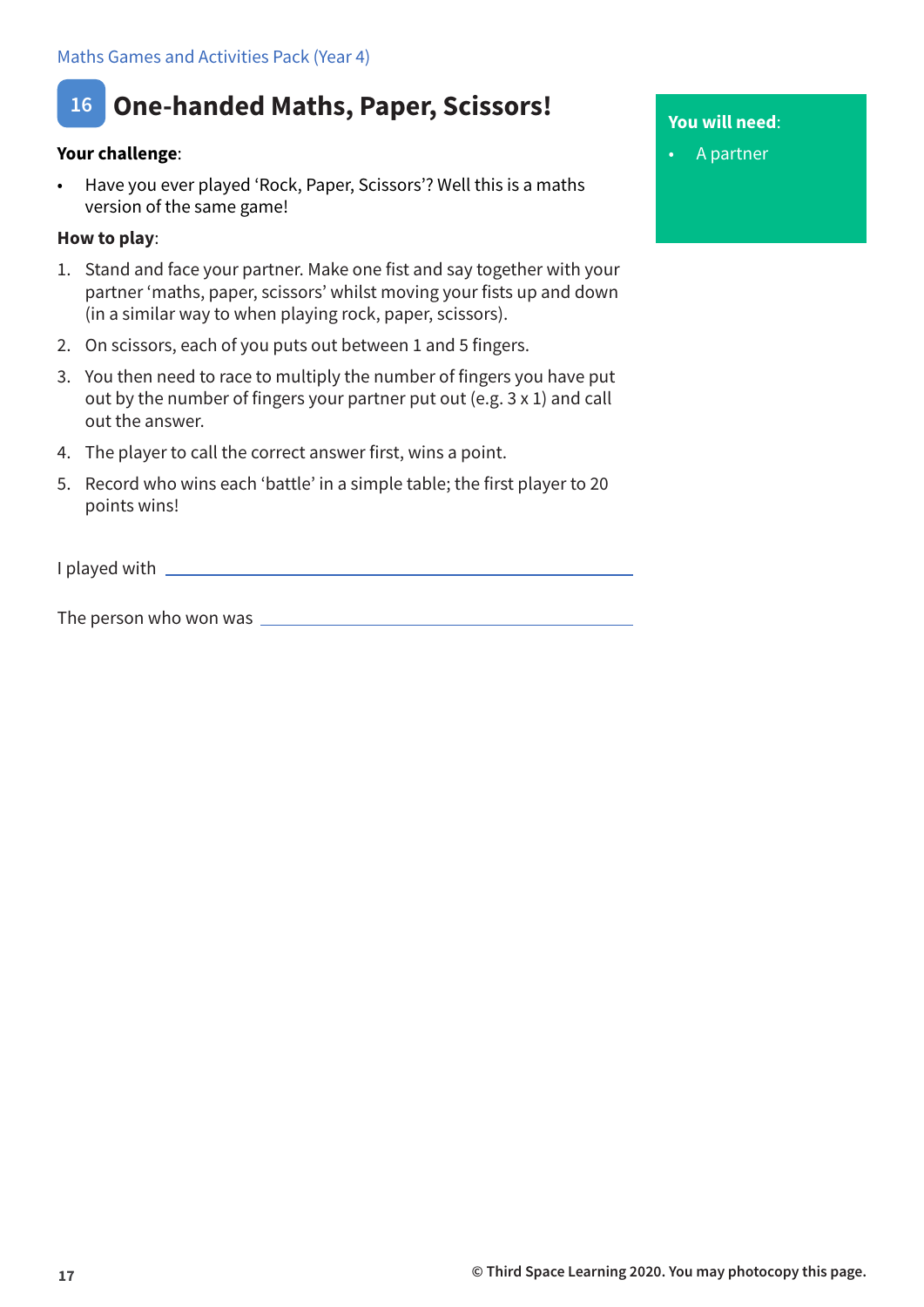

#### **Your challenge**:

Are you ready to have a times table duel?

#### **How to play**:

- 1. This game is simple, but addictive! Shuffle two sets of digit cards from resource sheet 1, and put them in a pile between the two players.
- 2. Turn over the card in the middle, and for the first set of rounds, race to multiply the number by 6. So if you turned over an 8 you'd need to shout out 48 as  $8 \times 6 = 48$ .
- 3. The person who shouts out the correct answer first gets to keep the cards. Keep playing until there are no cards left in the centre. The player with the most cards wins!
- 4. Once you have played with the 6 times table, play with the 7 times table, then the following times tables in order: 9, 12, 3, 8.

I played 6 times table duel against and the person who won was I played 7 times table duel against and the person who won was I played 9 times table duel against and the person who won was I played 12 times table duel against and the person who won was I played 3 times table duel against and the person who won was I played 8 times table duel against and the person who won was

- Two sets of the Digit Cards on Resource Sheet 1
- A partner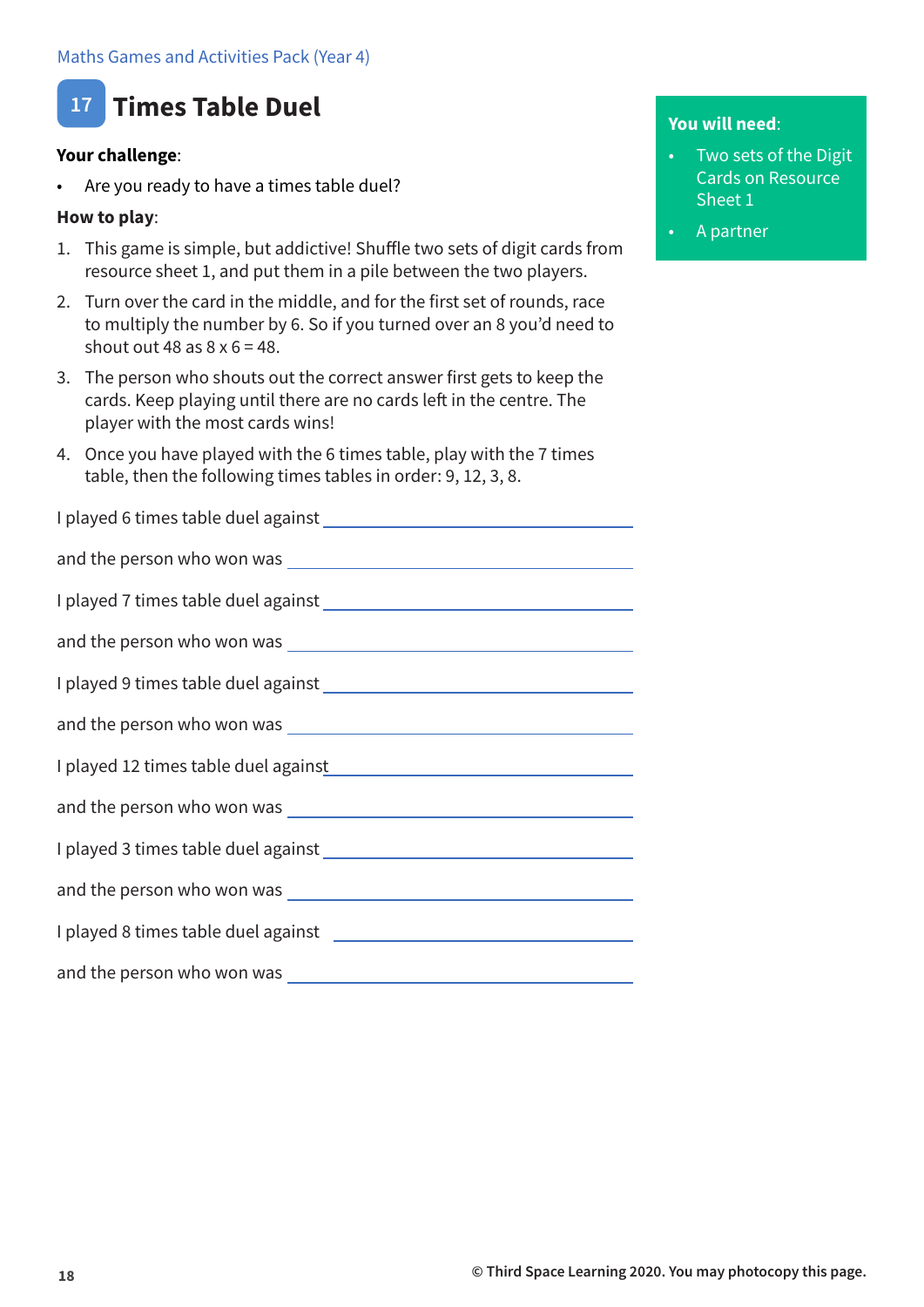### **18 Unicorns Versus Giants**

#### **Your challenge**:

Who will win in the battle between unicorn and giant?

#### **How to play**:

- 1. Sit opposite your partner and decide who will be the unicorn and who will be the giant.
- 2. Place the grid from Challenge 18 Sheet in between you. The aim of the game is for the unicorn to make it to the giant's home on the other side of the grid. The giant's aim is to stop the unicorn from getting there by ending up on the same hexagon on the grid as the unicorn.
- 3. The unicorn goes first. Place your counter on one of the hexagons on the 'unicorn's home' side of the paper and carry out the calculation in the hexagon. If the calculation is correct (your partner needs to check and agree) you get to move to that hexagon.
- 4. The giant starts in the same way from the 'giant's home' side of the paper.
- 5. On the next turn, each player can move to one of the hexagons joint to the hexagon they are on. If they get the answer correct, they move to that hexagon; if they don't get it correct, they stay as they are!
- 6. Have a think about your strategy where will you move next? Try to play the game at least two times.

The first time I played, I played against

and the person who won was

The second time I played, I played against

and the person who won was

- Challenge 18 Sheet
- A partner
- A counter each (you could make your own out of paper)
- Plain paper for any working out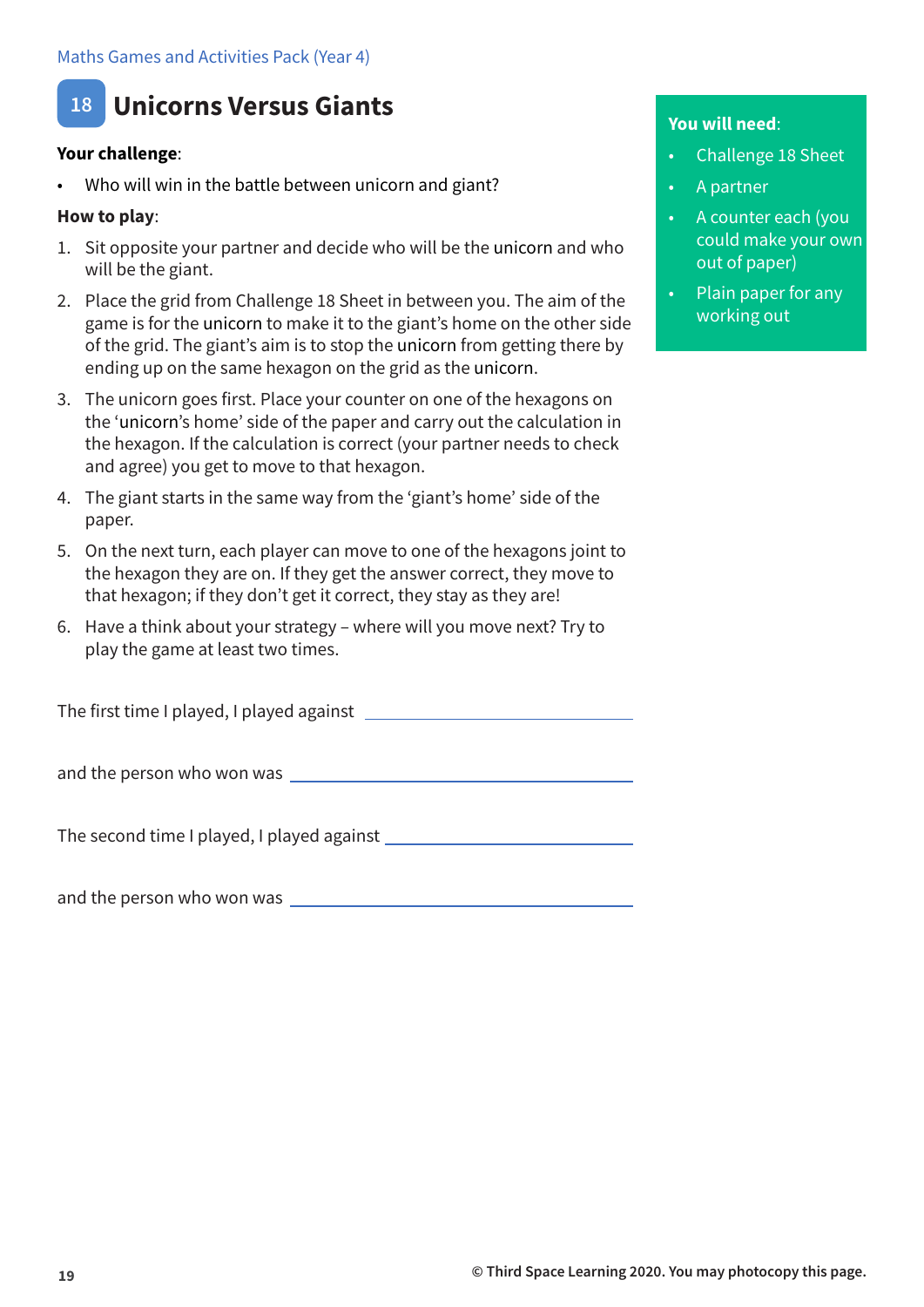### **Challenge 18 Sheet** Unicorns vs Giants

| <b>Unicorn's House</b> |                   |                         |                   |                   |                                      |                   |  |  |  |  |  |
|------------------------|-------------------|-------------------------|-------------------|-------------------|--------------------------------------|-------------------|--|--|--|--|--|
|                        |                   |                         |                   |                   |                                      |                   |  |  |  |  |  |
| $654 + 543 = ?$        | $143 + 783 = ?$   | $5 \times 6 = ?$        | $432 + 832 = ?$   | $7 \times 4 = ?$  | $36 \div 4 = ?$                      | $9 \times 10 = ?$ |  |  |  |  |  |
|                        |                   |                         |                   |                   |                                      |                   |  |  |  |  |  |
|                        | $320 + 392 = ?$   | $865 - 43 = ?$          | $786 + 832 = ?$   | Double $12 =$     | $1,989 - 832 = ?$<br>$654 - 93 = ?$  | $654 + 832 = ?$   |  |  |  |  |  |
|                        |                   |                         |                   |                   |                                      |                   |  |  |  |  |  |
| $15 \times 5 = ?$      | $60 \div 5 = ?$   | $\frac{1}{2}$ of 80 = ? | $7 \times 3 = ?$  | $8,765 - 372 = ?$ | $903 - 899 = ?$                      | $765 + 2,183 = ?$ |  |  |  |  |  |
|                        |                   |                         |                   |                   |                                      |                   |  |  |  |  |  |
|                        | $843 - 32 = ?$    | $1 + 3 + 4 = ?$         | $1,765 + 821 = ?$ | $18 \times 5 = ?$ | $100 \div 10 = ?$<br>$16 \div 4 = ?$ | $83 + 75 = ?$     |  |  |  |  |  |
|                        |                   |                         |                   |                   |                                      |                   |  |  |  |  |  |
| $6804 + 283 = ?$       | $482 + 4,879 = ?$ | $793 + 132 = ?$         | $86 + 832 = ?$    | $901 - 281 = ?$   | $7 \times 5 = ?$                     | $8 \times 3 = ?$  |  |  |  |  |  |
|                        |                   |                         |                   |                   |                                      |                   |  |  |  |  |  |
|                        | $12 \times 4 = ?$ | $11 \times 3 = ?$       | $48 \div 4 = ?$   | $7,765 + 832 = ?$ | Double $42 = ?$<br>$16 \times 3 = ?$ | Half $60 = ?$     |  |  |  |  |  |
|                        |                   |                         |                   |                   |                                      |                   |  |  |  |  |  |
| $765 + 832 = ?$        | $3,382 + 743 = ?$ | $593 + 3291 = ?$        | $968 + 854 = ?$   | $902 - 589 = ?$   | $793 - 242 = ?$                      | $492 - 379 = ?$   |  |  |  |  |  |
|                        |                   |                         |                   |                   |                                      |                   |  |  |  |  |  |
| $1,765 + 878 = ?$      |                   | $894 - 92 = ?$          | $4,021 + 24 = ?$  | $585 - 138 = ?$   | $2,388 - 225 = ?$<br>$543 + 764 = ?$ | $760 + 98 = ?$    |  |  |  |  |  |
|                        |                   |                         |                   |                   |                                      |                   |  |  |  |  |  |

**Giant's House**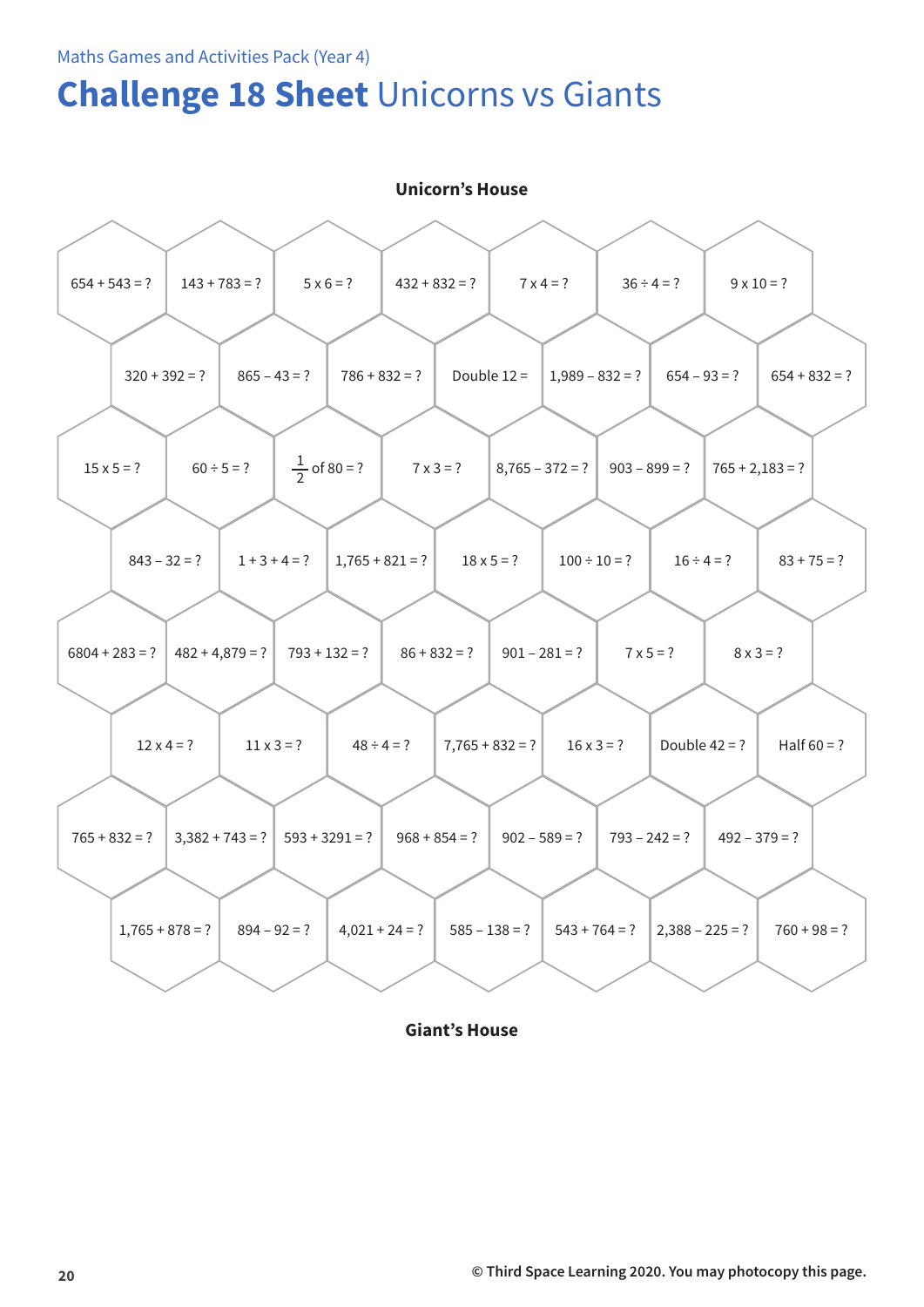### **19 Who Creates the Most Washing Up?**

#### **Your challenge**:

Can you find out who creates the most washing up in your house?

#### **Things to remember**:

- 1. This activity involves helping out with the washing up for a week. People at home generate a LOT of dirty dishes. But who in your house generates the most?
- 2. Before you begin, predict who you think will create the most washing up over the next week.
- 3. I think that the following person will make the most is:
- 4. Over the next week, use Challenge 19 Sheet to record your results. In the table, record how many items of washing up each person in your house generates in the table. Think about how you can record this data – will you use a tally?
- 5. Next, create a bar graph of your results.

\_\_\_\_\_\_\_\_\_\_\_\_\_\_\_\_\_\_\_\_\_\_\_\_\_\_\_\_\_\_

- 6. Then, write down five things you can tell from the data on your Challenge 19 Sheet. For example, who creates the least washing up? Who creates the most washing?
- 7. The person who created the most washing was:

#### **20 The Great Maths Bake Off**

\_\_\_\_\_\_\_\_\_\_\_\_\_\_\_\_\_\_\_\_\_\_\_\_\_\_\_\_\_\_\_

#### **Your challenge**:

Bake something tasty and find the hidden maths.

#### **What to do**:

- 1. Cooking is so much fun! But did you know it involves a lot of amazing maths too?
- 2. Work with an adult to bake something yummy. Need an idea of some recipes? Head to bit.ly/TSLrecipes to get some ideas. Have fun in the kitchen, and then fill in the details below. What did you make, and what maths skills did you think you used!?

I made

The maths I used was

#### **You will need**:

• Challenge 19 Sheet

- A recipe for something yummy
- Ingredients
- An adult to help you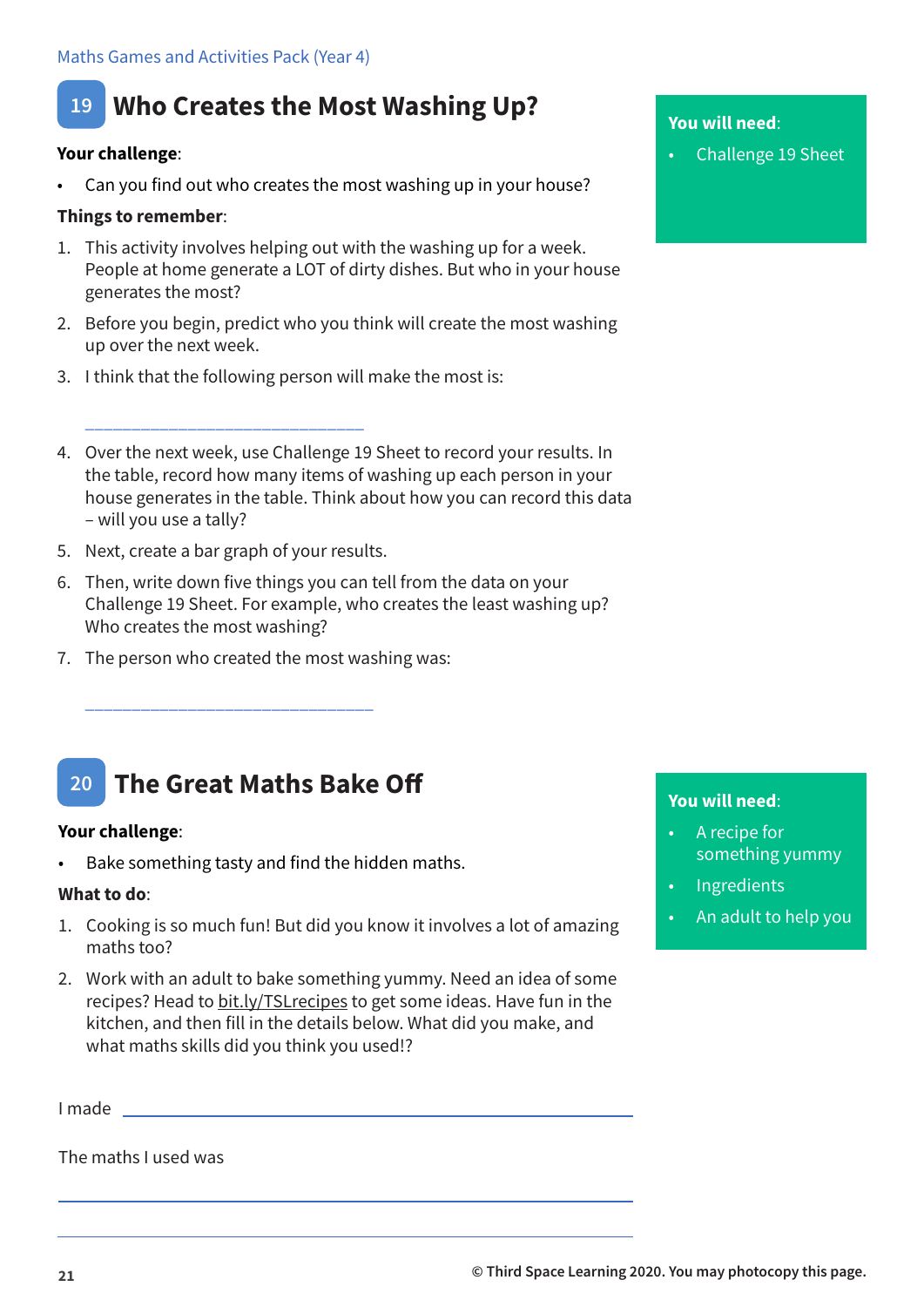### **Challenge 19 Sheet** Who creates the most washing?

**A.** Use the table below to help you record your data.

| <b>Family member's name</b> | Mon | <b>Tues</b> | Wed | <b>Thur</b> | Fri | Sat | Sun | <b>Total</b> |
|-----------------------------|-----|-------------|-----|-------------|-----|-----|-----|--------------|
|                             |     |             |     |             |     |     |     |              |
|                             |     |             |     |             |     |     |     |              |
|                             |     |             |     |             |     |     |     |              |
|                             |     |             |     |             |     |     |     |              |
|                             |     |             |     |             |     |     |     |              |
|                             |     |             |     |             |     |     |     |              |
|                             |     |             |     |             |     |     |     |              |
|                             |     |             |     |             |     |     |     |              |
|                             |     |             |     |             |     |     |     |              |
|                             |     |             |     |             |     |     |     |              |
|                             |     |             |     |             |     |     |     |              |
|                             |     |             |     |             |     |     |     |              |

**B.** Make a bar chart of your results for each person's totals

Put your results for the total amount of washing up made into a bar chart. Remember to think about the scale you are going to use for your vertical axis and to give the chart a title.

Bar Chart Title: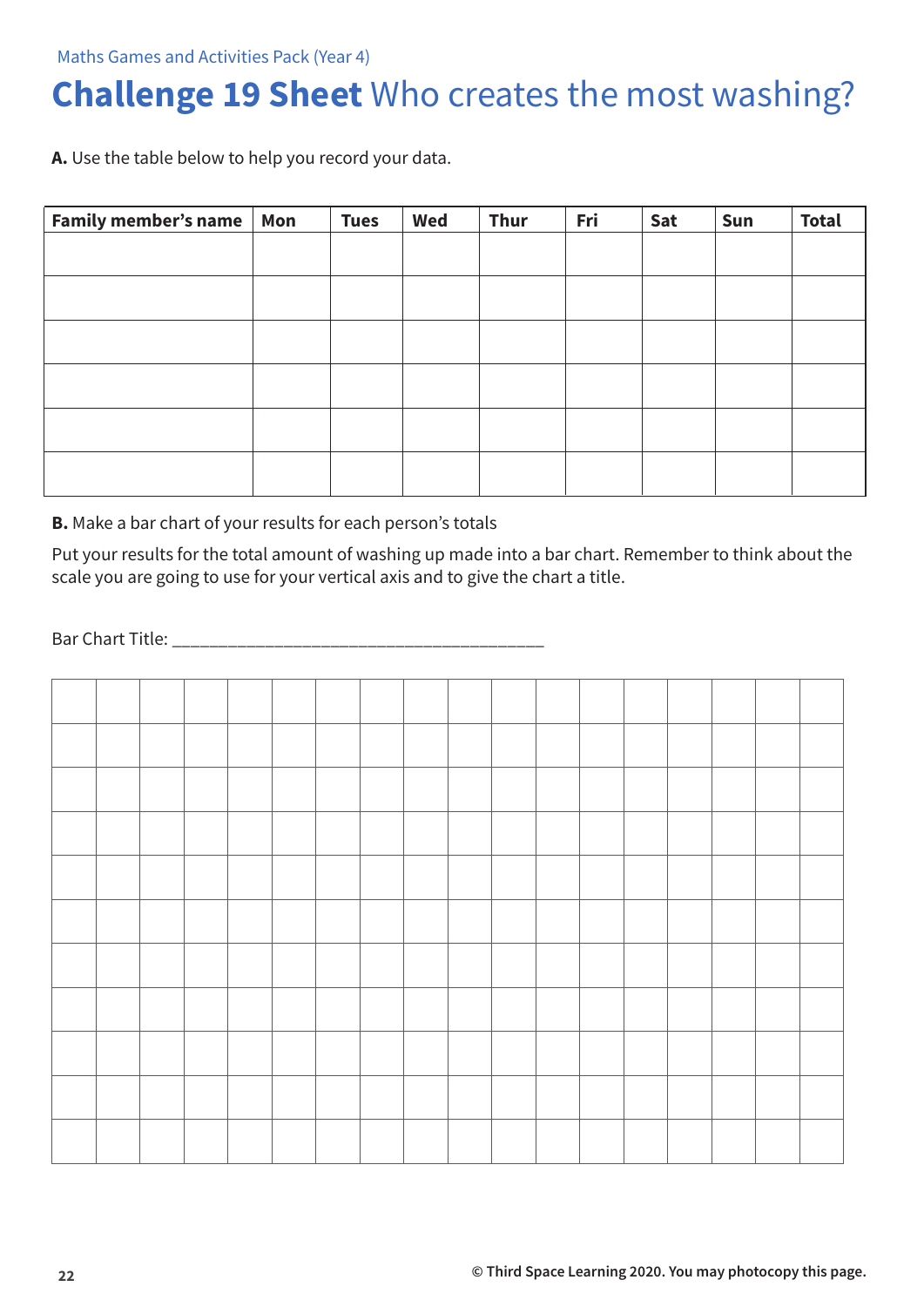Maths Games and Activities Pack (Year 4)

**C.** Now, use the lines below to write at least five things that you can tell from your data.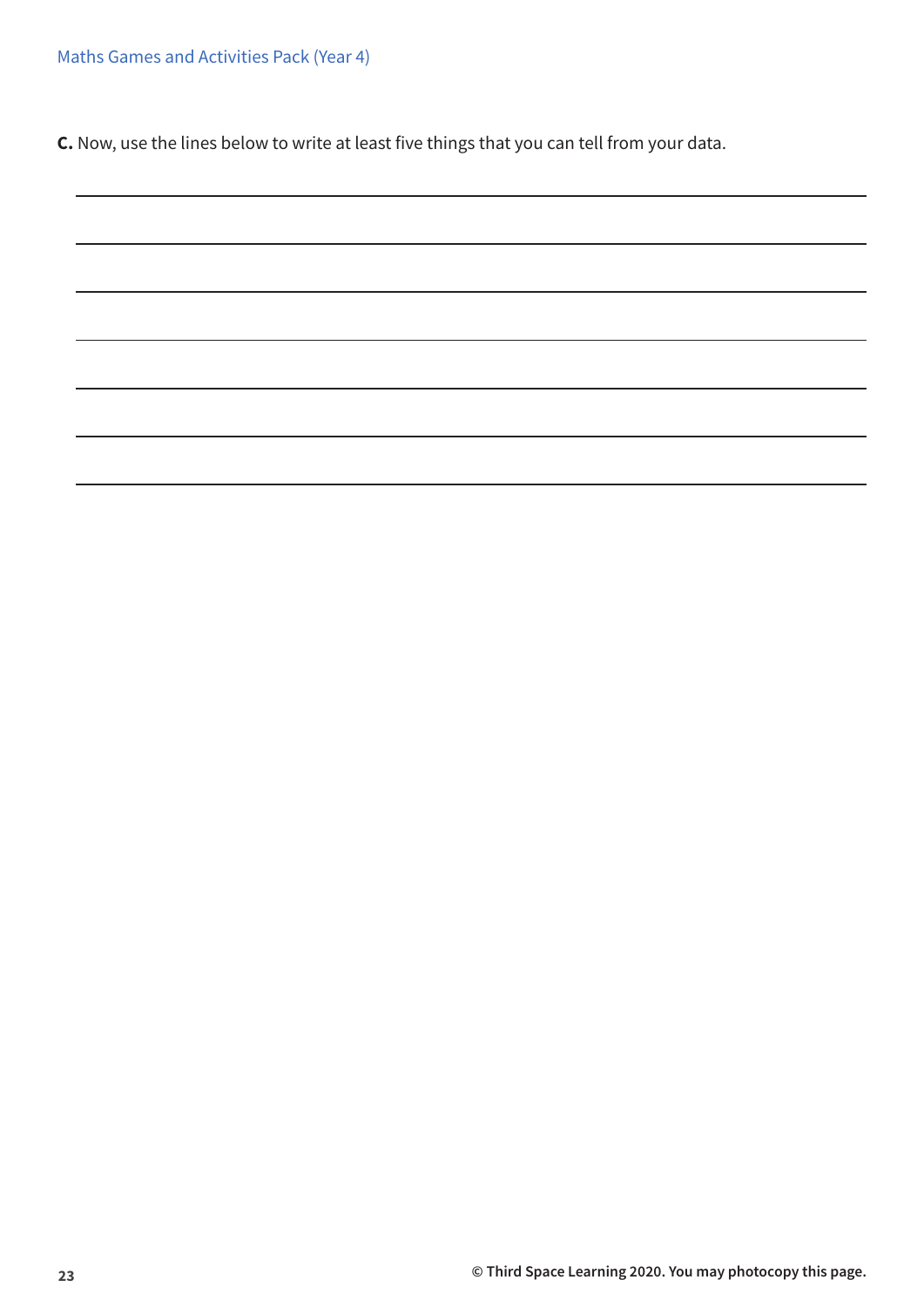### Resource Sheet 1